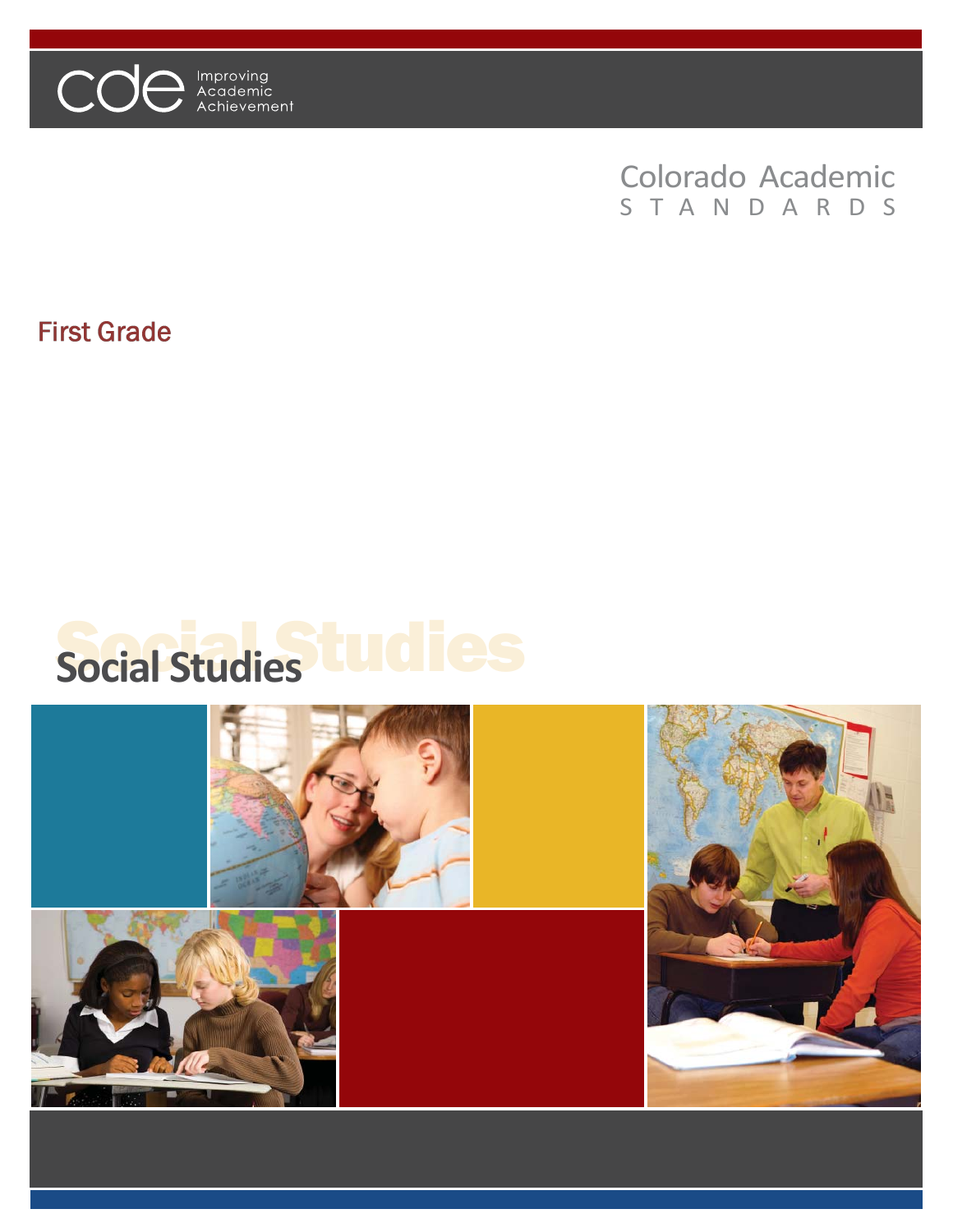#### **Colorado Academic Standards Social Studies Standards**

*"Teaching social studies powerfully and authentically begins with a deep knowledge and understanding of the subject and its unique goals. Social studies programs prepare students to identify, understand, and work to solve the challenges facing our diverse nation in an increasingly interdependent world. Education for citizenship should help students acquire and learn to use the skills, knowledge, and attitudes that will prepare them to be competent and responsible citizens throughout their lives. Competent and responsible citizens are informed and thoughtful, participate in their communities, are involved politically, and exhibit moral and civic virtues."* 

*A Vision of Powerful Teaching and Learning in the Social Studies: Building Social Understanding and Civic Efficacy (NCSS, 2008)*

~~~~~~~~~~~~~~~~~~~~~~~~~~~~~~~~~~~~

Preparing students for the 21st century cannot be accomplished without a strong and sustaining emphasis on the social studies. The social studies provide cornerstone skills that are the key to opening doors for a more diverse, competitive workforce and responsible citizenry. Students use critical thinking, self-assessment, reasoning, problem-solving, collaboration, research, and investigation to make connections in new and innovative ways as they progress through social studies education. These standards outline the knowledge and skills needed to help young people develop the ability to make informed and reasoned decisions for the public good as citizens of a culturally diverse, democratic society in an interdependent world.

Social studies is essential to understanding the complexity of the world. It provides the context and understanding of how humans interact with each other and with the environment over time. It offers the crucial knowledge needed to create a framework for understanding the systems of society.

Colorado's social studies standards lay out a vision of these vitally important disciplines and describe what all students should know and be able to do at each grade level through eighth grade, and through high school. The authors of this document are educators in preschool through twelfth grade, higher education professors, business and military representatives, and community members. The group developed a set of competencies starting with "the end in mind." What concepts and skills would a "prepared graduate" in the 21st century possess after completing high school? The answers to this question framed the work that led to the development of four standards in social studies for grades P-12.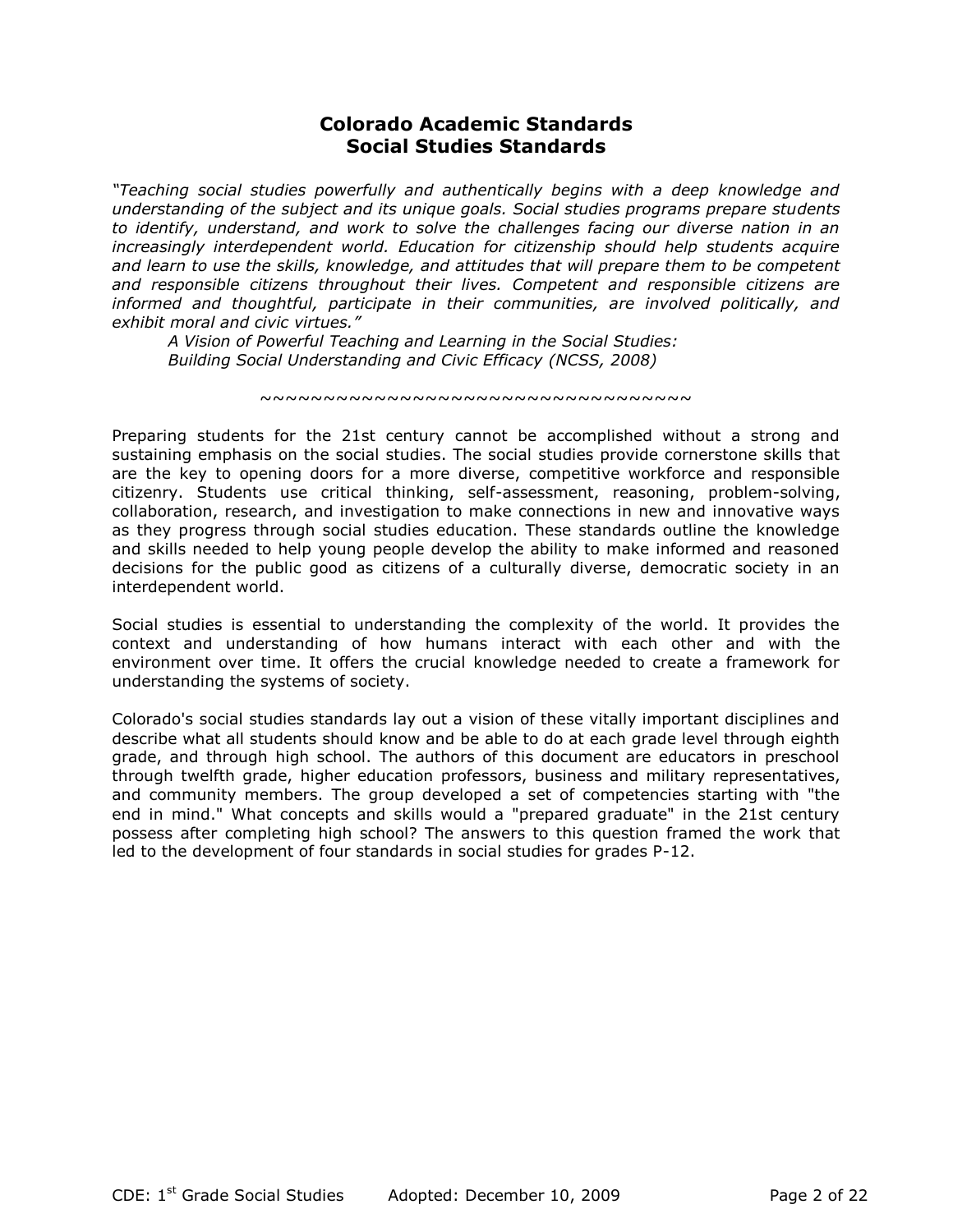#### **Standards Organization and Construction**

As the subcommittee began the revision process to improve the existing standards, it became evident that the way the standards information was organized, defined, and constructed needed to change from the existing documents. The new design is intended to provide more clarity and direction for teachers, and to show how  $21^{st}$  century skills and the elements of school readiness and postsecondary and workforce readiness indicators give depth and context to essential learning.

The "Continuum of State Standards Definitions" section that follows shows the hierarchical order of the standards components. The "Standards Template" section demonstrates how this continuum is put into practice.

The elements of the revised standards are:

**Prepared Graduate Competencies:** The preschool through twelfth-grade concepts and skills that all students who complete the Colorado education system must master to ensure their success in a postsecondary and workforce setting.

**Standard:** The topical organization of an academic content area.

**High School Expectations**: The articulation of the concepts and skills of a standard that indicates a student is making progress toward being a prepared graduate. *What do students need to know in high school?*

**Grade Level Expectations:** The articulation (at each grade level), concepts, and skills of a standard that indicate a student is making progress toward being ready for high school. *What do students need to know from preschool through eighth grade?*

**Evidence Outcomes**: The indication that a student is meeting an expectation at the mastery level. *How do we know that a student can do it?*

**21st Century Skills and Readiness Competencies:** Includes the following:

#### *Inquiry Questions:*

Sample questions are intended to promote deeper thinking, reflection and refined understandings precisely related to the grade level expectation.

#### *Relevance and Application:*

Examples of how the grade level expectation is applied at home, on the job or in a real-world, relevant context.

#### *Nature of the Discipline:*

The characteristics and viewpoint one keeps as a result of mastering the grade level expectation.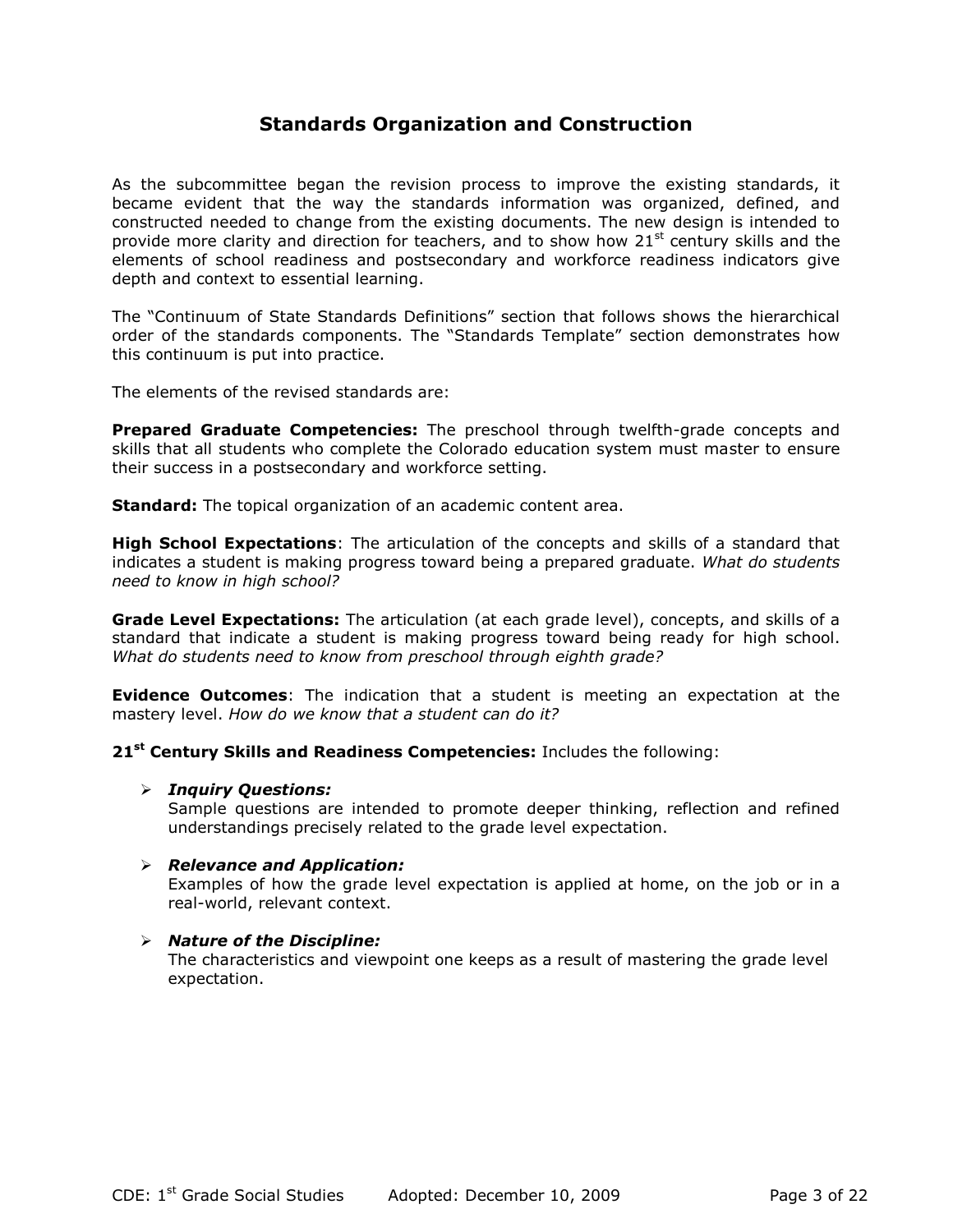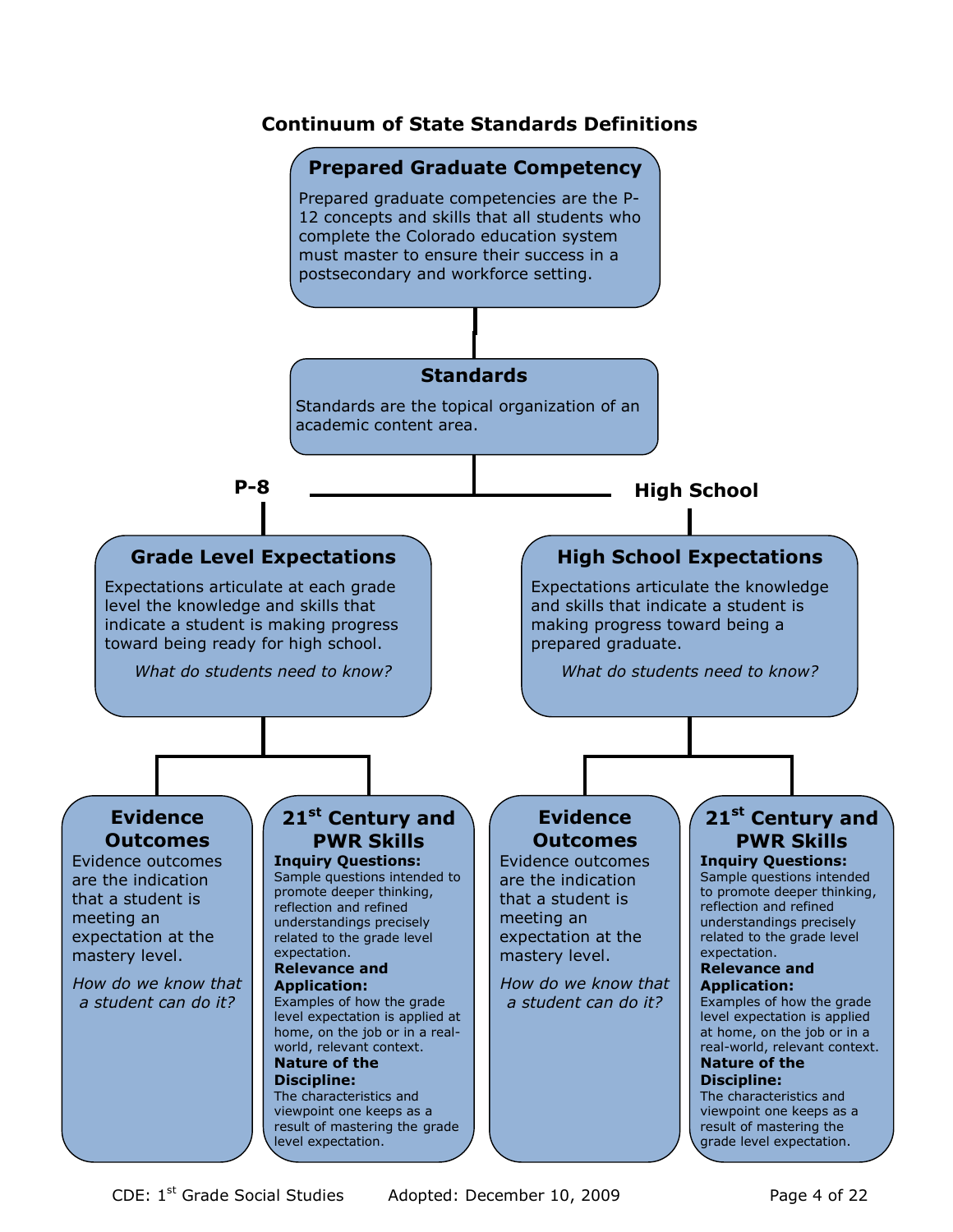#### **STANDARDS TEMPLATE**

#### **Content Area: NAME OF CONTENT AREA**

**Standard:** The topical organization of an academic content area.

#### **Prepared Graduates:**

> The P-12 concepts and skills that all students who complete the Colorado education system must master to ensure their success in a postsecondary and workforce setting

## **High School and Grade Level Expectations**

#### **Concepts and skills students master:**

High School Expectations: The articulation of the concepts and skills that indicate a student is making progress toward being a prepared graduate.

Grade Level Expectations: The articulation at each grade level of the concepts and skills that indicate a student is making progress toward being ready for high school.

#### *What do students need to know?*

| <b>Evidence Outcomes</b>                                                                                  | 21 <sup>st</sup> Century Skills and Readiness Competencies                                                                                       |
|-----------------------------------------------------------------------------------------------------------|--------------------------------------------------------------------------------------------------------------------------------------------------|
| <b>Students can:</b>                                                                                      | <b>Inquiry Questions:</b>                                                                                                                        |
| Evidence outcomes are the indication that a<br>student is meeting an expectation at the<br>mastery level. | Sample questions intended to promote deeper thinking, reflection and<br>refined understandings precisely related to the grade level expectation. |
|                                                                                                           | <b>Relevance and Application:</b>                                                                                                                |
| How do we know that a student can do it?                                                                  | Examples of how the grade level expectation is applied at home, on the<br>job or in a real-world, relevant context.                              |
|                                                                                                           | <b>Nature of the Discipline:</b>                                                                                                                 |
|                                                                                                           | The characteristics and viewpoint one keeps as a result of mastering the<br>grade level expectation.                                             |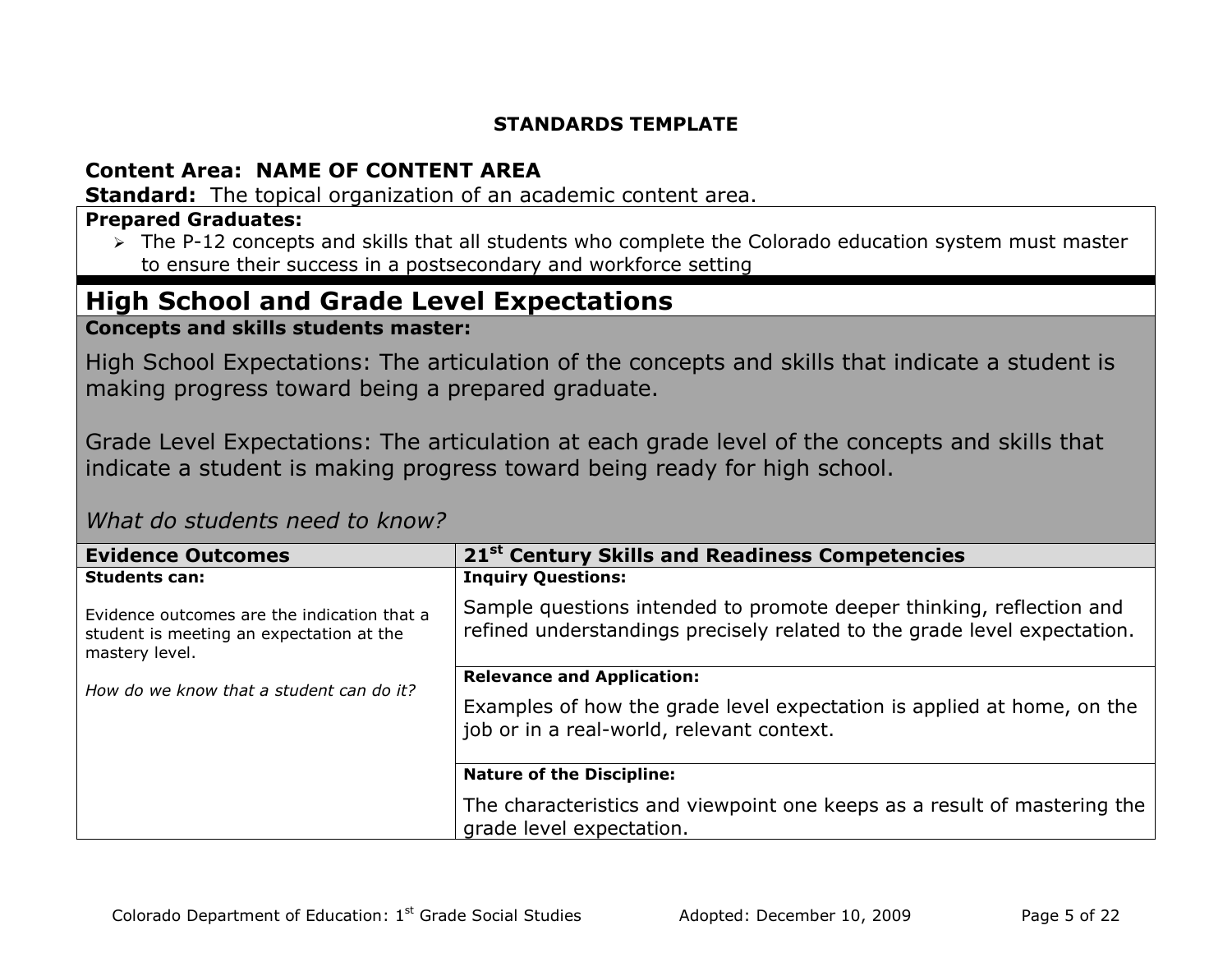#### **Prepared Graduate Competencies in Social Studies**

The prepared graduate competencies are the preschool through twelfth-grade concepts and skills that all students who complete the Colorado education system must master to ensure their success in a postsecondary and workforce setting.

Prepared graduates in social studies:

- 1. Use the tools, thinking, and practices of history, geography, economics, and civics to:
	- a. Solve problems, make decisions and analyze issues from multiple perspectives as a responsible member of society
	- b. Read, write, and communicate ideas

Prepared graduates in history:

- 1. Develop an understanding of how people view, construct, and interpret history
- 2. Analyze key historical periods and patterns of change over time within and across nations and cultures

Prepared graduates in geography:

- 1. Develop spatial understanding, perspectives, and personal connections to the world
- 2. Examine places and regions and the connections among them

Prepared graduates in economics:

- 1. Understand the allocation of scarce resources in societies through analysis of individual choice, market interaction, and public policy
- 2. Acquire the knowledge and economic reasoning skills to make sound financial decisions (PFL)

Prepared graduates in civics:

- 1. Analyze and practice rights, roles, and responsibilities of citizens
- 2. Analyze the origins, structure, and functions of governments and their impacts on societies and citizens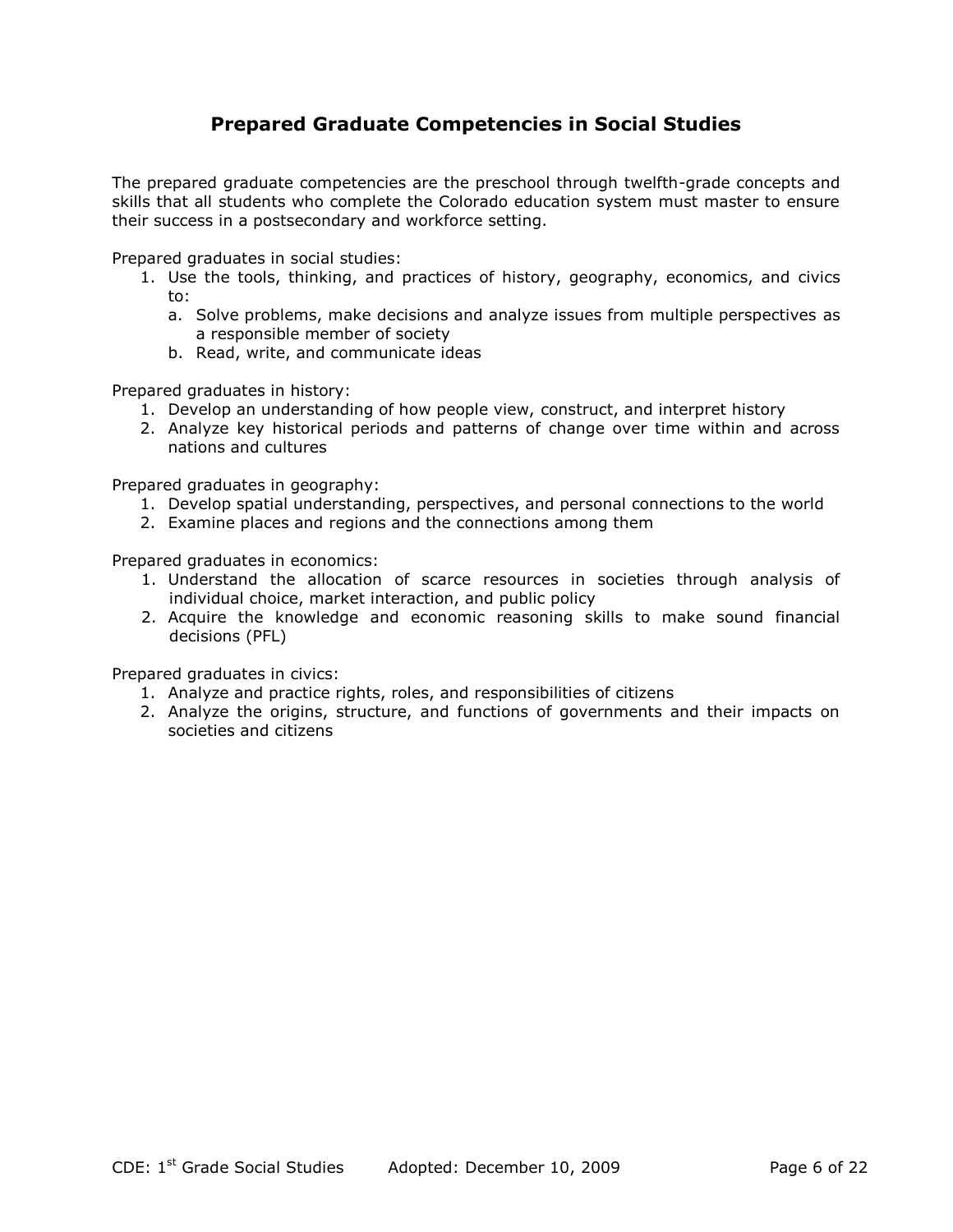#### **Colorado Academic Standards Social Studies**

Standards are the topical organization of an academic content area. The four standards of social studies are:

#### **1. History**

History develops moral understanding, defines identity and creates an appreciation of how things change while building skills in judgment and decision-making. History enhances the ability to read varied sources and develop the skills to analyze, interpret and communicate.

#### **2. Geography**

Geography provides students with an understanding of spatial perspectives and technologies for spatial analysis, awareness of interdependence of world regions and resources and how places are connected at local, national and global scales.

#### **3. Economics**

Economics teaches how society manages its scarce resources, how people make decisions, how people interact in the domestic and international markets, and how forces and trends affect the economy as a whole. Personal financial literacy applies the economic way of thinking to help individuals understand how to manage their own scarce resources using a logical decision-making process of prioritization based on analysis of the costs and benefits of every choice.

#### **4. Civics**

Civics teaches the complexity of the origins, structure, and functions of governments; the rights, roles and responsibilities of ethical citizenship; the importance of law; and the skills necessary to participate in all levels of government.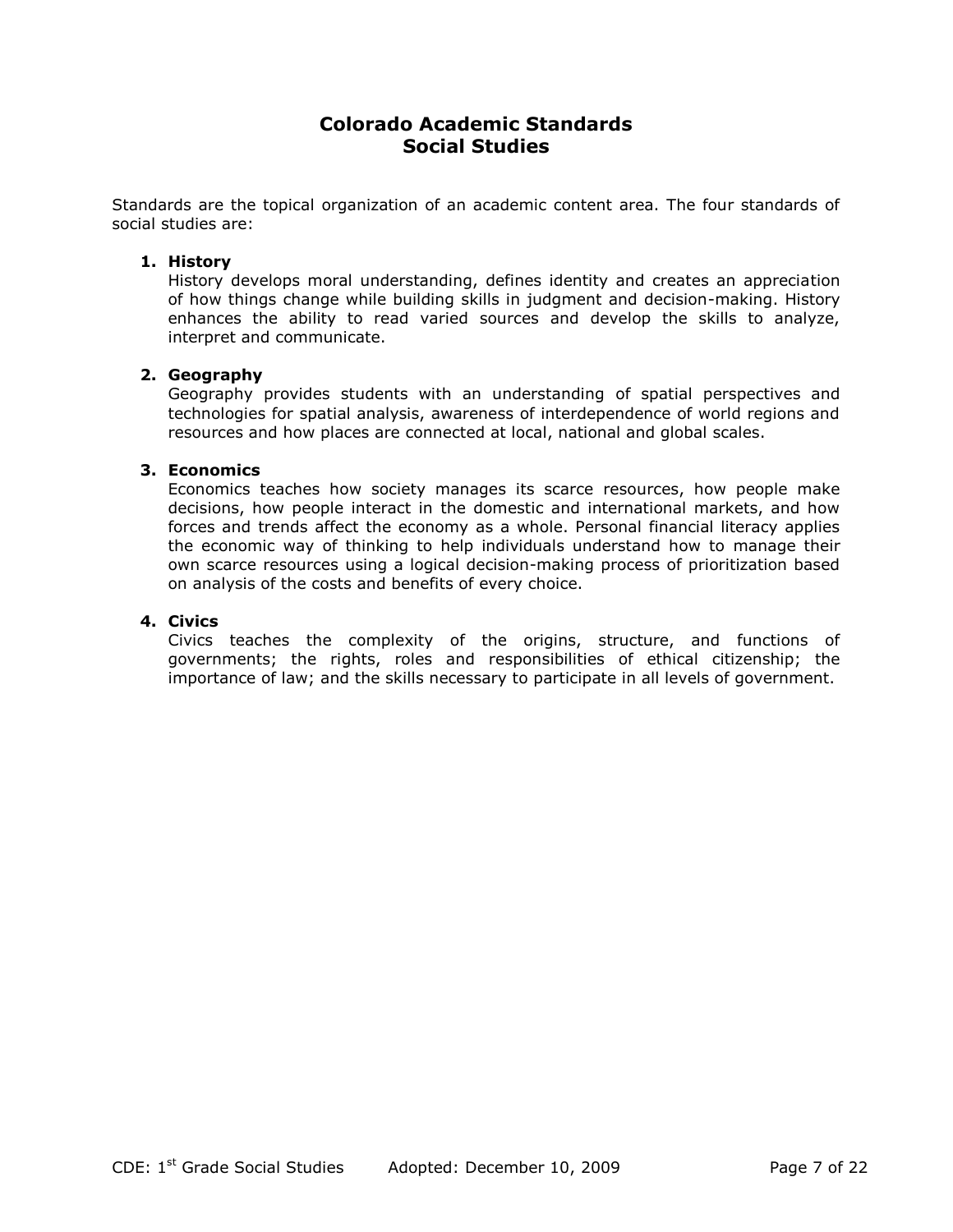# **Social Studies Grade Level Expectations at a Glance**

| <b>Standard</b>    | <b>Grade Level Expectation</b>                                                                                                                                                                       |
|--------------------|------------------------------------------------------------------------------------------------------------------------------------------------------------------------------------------------------|
| <b>First Grade</b> |                                                                                                                                                                                                      |
| 1. History         | Describe patterns and chronological order of events of the recent past<br>Family and cultural traditions in the United States in the past                                                            |
| 2.<br>Geography    | Geographic tools such as maps and globes to represent places<br>People in different groups and communities interact with each other and<br>2.<br>the environment                                     |
| 3. Economics       | People work at different types of jobs and in different types of<br>organizations in order to produce goods and services and receive an<br>income<br>Identify short term financial goals (PFL)<br>2. |
| 4. Civics          | Effective groups have responsible leaders and team members<br>Notable people, places, holidays and patriotic symbols                                                                                 |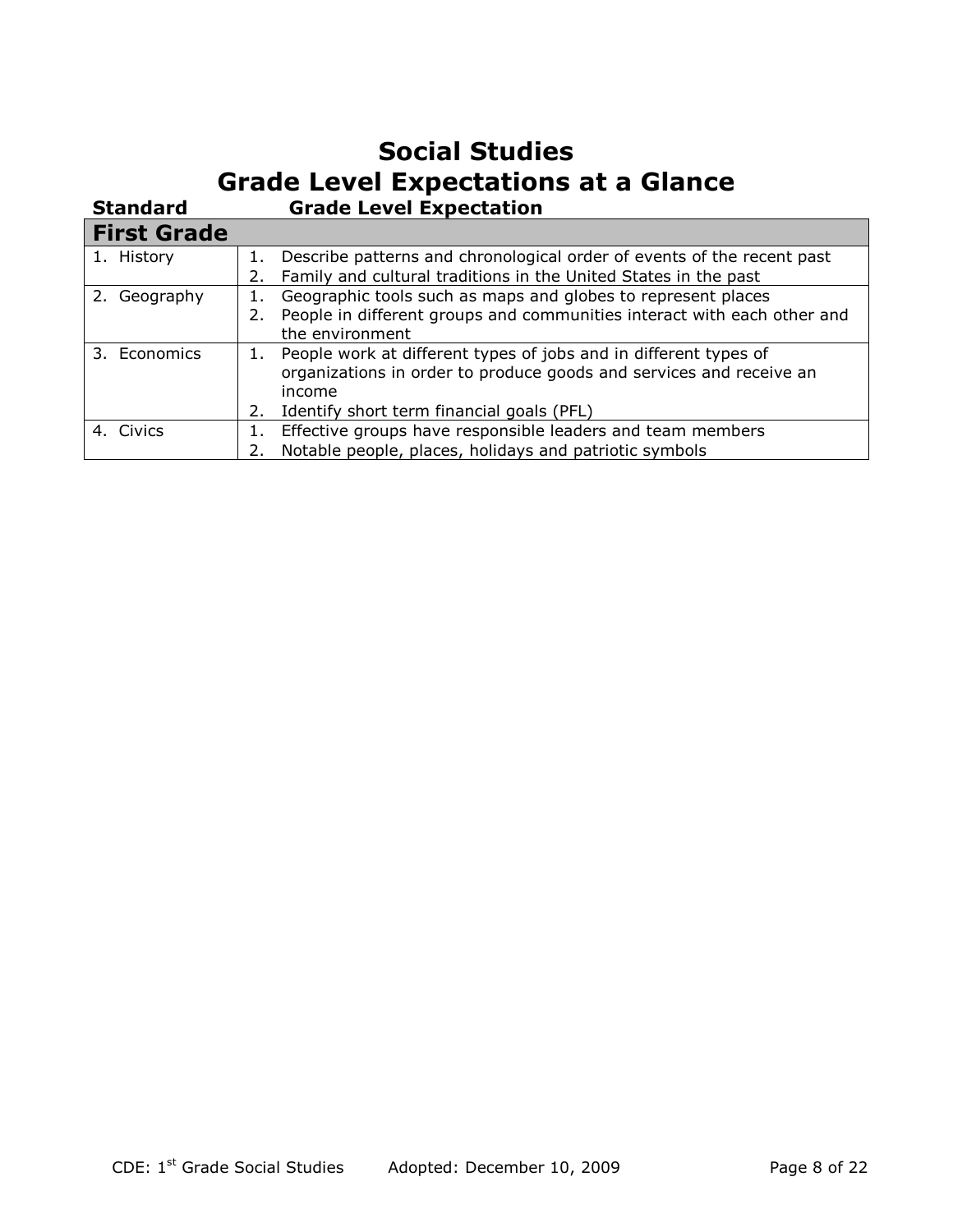#### **21st Century Skills and Readiness Competencies in Social Studies**

The social studies subcommittees embedded  $21<sup>st</sup>$  century skills, school readiness, and postsecondary and workforce readiness skills into the draft revised standards utilizing descriptions developed by Coloradans and vetted by educators, policymakers, and citizens.

#### **Colorado's description of 21st century skills**

The 21<sup>st</sup> century skills are the synthesis of the essential abilities students must apply in our rapidly changing world. Today's students need a repertoire of knowledge and skills that are more diverse, complex, and integrated than any previous generation. Social studies is inherently demonstrated in each of Colorado  $21<sup>st</sup>$  century skills, as follows:

Critical Thinking and Reasoning – Social studies is a discipline grounded in critical thinking and reasoning. Doing history, geography, civics and economics involves recognizing patterns and relationships across time and space. Social studies provide the structure that makes it possible to describe patterns that exist in nature and society.

Information Literacy – The disciplines of social studies equip students with tools and mental habits to organize and interpret a multitude of resources. A social studies student with information literacy skills can effectively analyze primary and secondary sources, detect bias, use learning tools, including technology, and clearly communicate thoughts using sound reasoning.

Collaboration – The content areas of social studies involve the give and take of ideas. In the course of understanding social studies, students offer ideas, strategies, solutions, justifications, and proofs for others to evaluate. In turn, the student interprets and evaluates the ideas, strategies, solutions, and justifications of others.

Self-Direction – Understanding social studies requires a productive disposition, curiosity and self-direction. This involves monitoring and assessing one's thinking and persisting to search for patterns, relationships, cause and effect, and an understanding of the events and people throughout time.

Invention – The social studies are a dynamic set of content area disciplines, ever expanding with new ideas and understandings. Invention is the key element as students make and test theories, create and use social studies tools, search for patterns and themes, and make connections among ideas, strategies and solutions.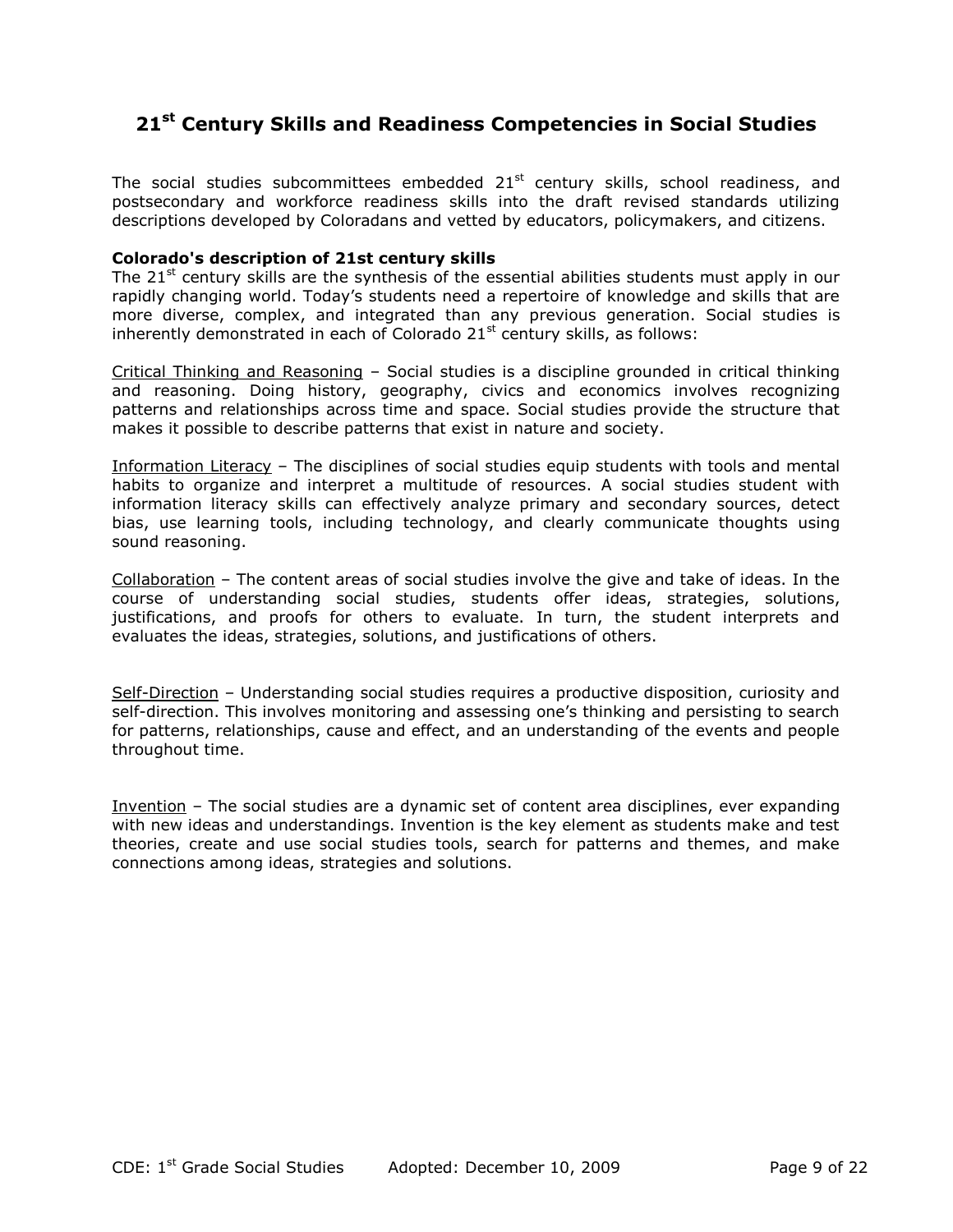#### **Colorado's Description for School Readiness**

#### *(Adopted by the State Board of Education, December 2008)*

School readiness describes both the preparedness of a child to engage in and benefit from learning experiences, and the ability of a school to meet the needs of all students enrolled in publicly funded preschools or kindergartens. School readiness is enhanced when schools, families, and community service providers work collaboratively to ensure that every child is ready for higher levels of learning in academic content.

#### **Colorado's Description of Postsecondary and Workforce Readiness**

#### *(Adopted by the State Board of Education, June 2009)*

Postsecondary and workforce readiness describes the knowledge, skills, and behaviors essential for high school graduates to be prepared to enter college and the workforce and to compete in the global economy. The description assumes students have developed consistent intellectual growth throughout their high school career as a result of academic work that is increasingly challenging, engaging, and coherent. Postsecondary education and workforce readiness assumes that students are ready and able to demonstrate the following without the need for remediation: Critical thinking and problem-solving; finding and using information/information technology; creativity and innovation; global and cultural awareness; civic responsibility; work ethic; personal responsibility; communication; and collaboration.

#### **How These Skills and Competencies are Embedded in the Revised Standards**

Three themes are used to describe these important skills and competencies and are interwoven throughout the standards: *inquiry questions; relevance and application; and the nature of each discipline.* These competencies should not be thought of stand-alone concepts, but should be integrated throughout the curriculum in all grade levels. Just as it is impossible to teach thinking skills to students without the content to think about, it is equally impossible for students to understand the content of a discipline without grappling with complex questions and the investigation of topics.

**Inquiry Questions –** Inquiry is a multifaceted process requiring students to think and pursue understanding. Inquiry demands that students (a) engage in an active observation and questioning process; (b) investigate to gather evidence; (c) formulate explanations based on evidence; (d) communicate and justify explanations, and; (e) reflect and refine ideas. Inquiry is more than hands-on activities; it requires students to cognitively wrestle with core concepts as they make sense of new ideas.

**Relevance and Application –** The hallmark of learning a discipline is the ability to apply the knowledge, skills, and concepts in real-world, relevant contexts. Components of this include solving problems, developing, adapting, and refining solutions for the betterment of society. The application of a discipline, including how technology assists or accelerates the work, enables students to more fully appreciate how the mastery of the grade level expectation matters after formal schooling is complete.

**Nature of Discipline –** The unique advantage of a discipline is the perspective it gives the mind to see the world and situations differently. The characteristics and viewpoint one keeps as a result of mastering the grade level expectation is the nature of the discipline retained in the mind's eye.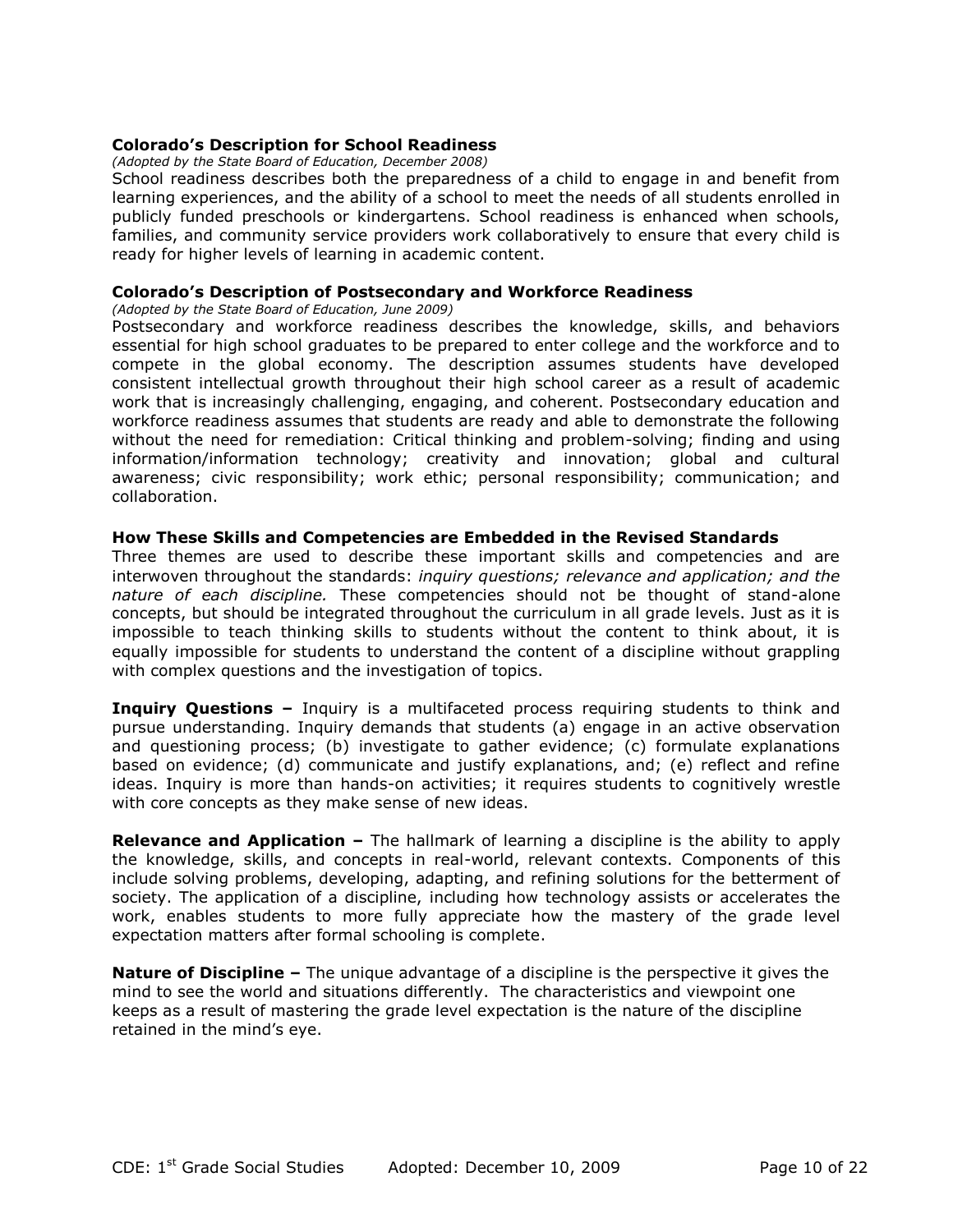# **1. History**

The study of history prepares students to develop critical thinking skills in an effort to explain the human experience through events of the past. Discerning clarity from the jumble of conflicting facts and sources, students get a clearer picture of how individuals, communities, and the world connect, both past and present. History develops moral understanding, defines identity and creates an appreciation of how things change, while building judgment and decision-making skills. History enhances the ability to read varied sources and develop the skills necessary to analyze, interpret, and communicate.

History inspires by exposing students to the wonders and beauty of the past. The historical perspective prepares for an ever-changing future by helping to understand changes in the past. It allows students to gain perspective and develop better judgment by discovering and uncovering the complexity of human beings. This allows students to better understand themselves as individuals and their place in a complex and often confusing society. History provides examples of ethical behavior and the context for change, and illustrates the importance of responsible members of society in both our country and our world.

History is a critical component in the future success of a student in the  $21^{st}$  century world. Inquiry is the central component of historical thinking. Students learn the skills of reading, interpreting and analyzing historical sources and develop the ability to craft a well-constructed and communicated historical argument. History teaches the interpretive, analytical, and critical thinking skills that will allow students to become productive citizens in the future.

#### **Prepared Graduates**

The prepared graduate competencies are the preschool through twelfth-grade concepts and skills that all students who complete the Colorado education system must master to ensure their success in a postsecondary and workforce setting.

#### **Prepared Graduate Competencies in the History standards are:**

- $\triangleright$  Develop an understanding of how people view, construct, and interpret history
- $\triangleright$  Analyze key historical periods and patterns of change over time within and across nations and cultures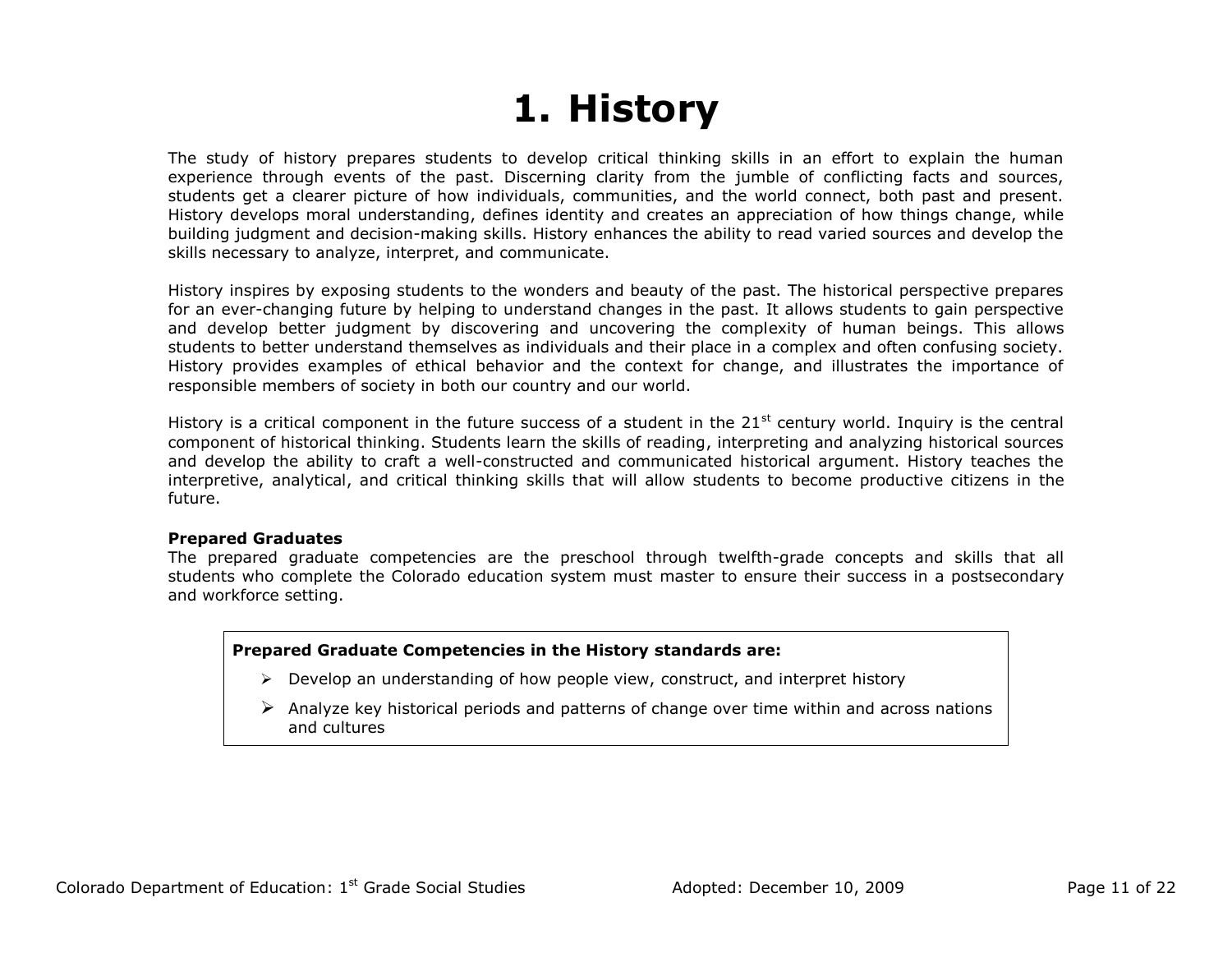#### **Standard: 1. History**

#### **Prepared Graduates:**

> Develop an understanding of how people view, construct, and interpret history

# **Grade Level Expectation: First Grade**

### **Concepts and skills students master:**

1. Describe patterns and chronological order of events of the recent past

| <b>Evidence Outcomes</b>                                                                                                                                                                                                                                                                                                                          | 21 <sup>st</sup> Century Skills and Readiness Competencies                                                                                                                                                                                                                                                                                                                                                                                                                                                                                |
|---------------------------------------------------------------------------------------------------------------------------------------------------------------------------------------------------------------------------------------------------------------------------------------------------------------------------------------------------|-------------------------------------------------------------------------------------------------------------------------------------------------------------------------------------------------------------------------------------------------------------------------------------------------------------------------------------------------------------------------------------------------------------------------------------------------------------------------------------------------------------------------------------------|
| Students can:<br>a. Arrange life events in chronological<br>order (DOK 1)<br>b. Identify the components of a calendar.<br>Topics to include but not limited to<br>days of the week, months, and<br>notable events (DOK 1)<br>c. Identify past events using a calendar<br>(DOK 1)<br>d. Use words related to time, sequence,<br>and change (DOK 1) | <b>Inquiry Questions:</b><br>1. Why is it important to know the order of events?<br>2. How are current patterns similar to and different from those experienced by people<br>who lived in a community in the past?                                                                                                                                                                                                                                                                                                                        |
|                                                                                                                                                                                                                                                                                                                                                   | <b>Relevance and Application:</b><br>1. Events are recorded in sequential order to increase understanding, see relationships,<br>understand cause and effect, and organize information. For example, scientists<br>record information about experiments in sequential order so they can replicate<br>them, and law enforcement re-creates timelines to find missing people or solve<br>crimes.<br>2. Groups of individuals use similar tools for the organization of sequential information<br>in order to communicate in a clear manner. |
|                                                                                                                                                                                                                                                                                                                                                   | <b>Nature of History:</b><br>1. Historical thinkers understand the importance of comparing and contrasting in<br>identifying patterns and trends.<br>2. Historical thinkers use chronology to sequence events.                                                                                                                                                                                                                                                                                                                            |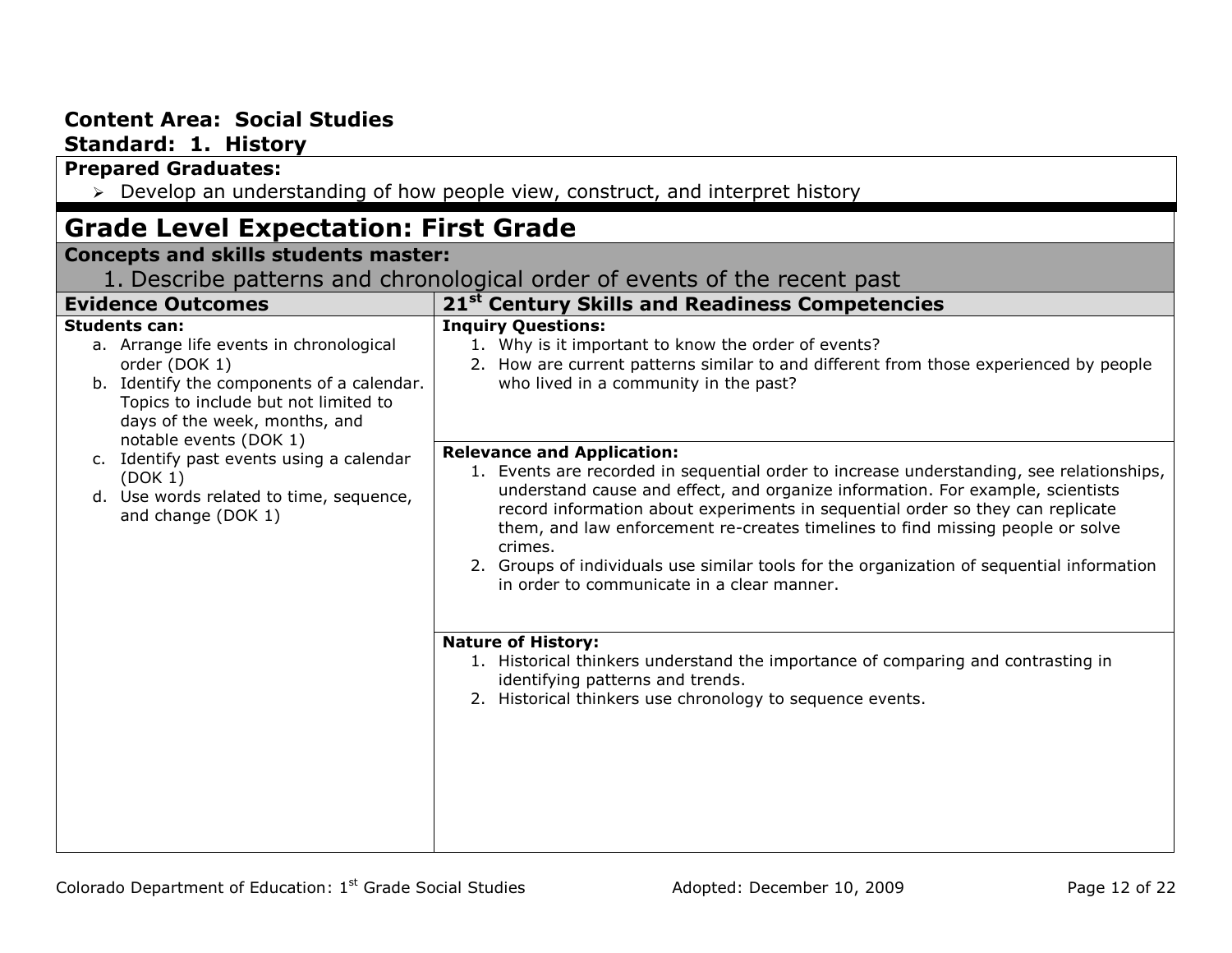#### **Standard: 1. History**

#### **Prepared Graduates:**

Analyze key historical periods and patterns of change over time within and across nations and cultures

# **Grade Level Expectation: First Grade**

#### **Concepts and skills students master:**

2. Family and cultural traditions in the United States in the past

| <b>Evidence Outcomes</b>                                                                                                                                                                                                                                                                                                                                                                               | 21 <sup>st</sup> Century Skills and Readiness Competencies                                                                                                                                                                                                                                                                                                                                                                                                                                                                        |
|--------------------------------------------------------------------------------------------------------------------------------------------------------------------------------------------------------------------------------------------------------------------------------------------------------------------------------------------------------------------------------------------------------|-----------------------------------------------------------------------------------------------------------------------------------------------------------------------------------------------------------------------------------------------------------------------------------------------------------------------------------------------------------------------------------------------------------------------------------------------------------------------------------------------------------------------------------|
| <b>Students can:</b><br>a. Identify similarities and differences<br>between themselves and others (DOK<br>$1-2)$<br>b. Discuss common and unique<br>characteristics of different cultures                                                                                                                                                                                                              | <b>Inquiry Questions:</b><br>1. What are national symbols and their relationship to traditions in the United States?<br>2. What are family and cultural traditions and how have they changed over time?<br>3. How have individuals made a difference in their community?                                                                                                                                                                                                                                                          |
| using multiple sources of information<br>(DOK 1-2)<br>Identify famous Americans from the<br>$\mathsf{C}$ .<br>past who have shown courageous<br>leadership (DOK 1-2)<br>d. Identify and explain the meaning of<br>American national symbols. Symbols<br>to include but not limited to the<br>American flag, bald eagle, Statue of<br>Liberty, Uncle Sam, the Capitol, and<br>the White House (DOK 1-2) | <b>Relevance and Application:</b><br>1. The understanding of family and cultural traditions informs decisions and creates<br>knowledge that is used throughout life. For example, Uncle Sam is used by political<br>cartoonists to represent the United States.<br>Knowledge of cultural traditions of various groups helps to gain insight, have new<br>2.<br>experiences, and collaboratively interact with society. For example, bowing is a sign<br>of respect that American businesspersons would use when working in Japan. |
|                                                                                                                                                                                                                                                                                                                                                                                                        | <b>Nature of History:</b><br>1. Historical thinkers understand the importance of comparing and contrasting in<br>identifying patterns and trends.<br>2. Historical thinkers use chronology to sequence events.                                                                                                                                                                                                                                                                                                                    |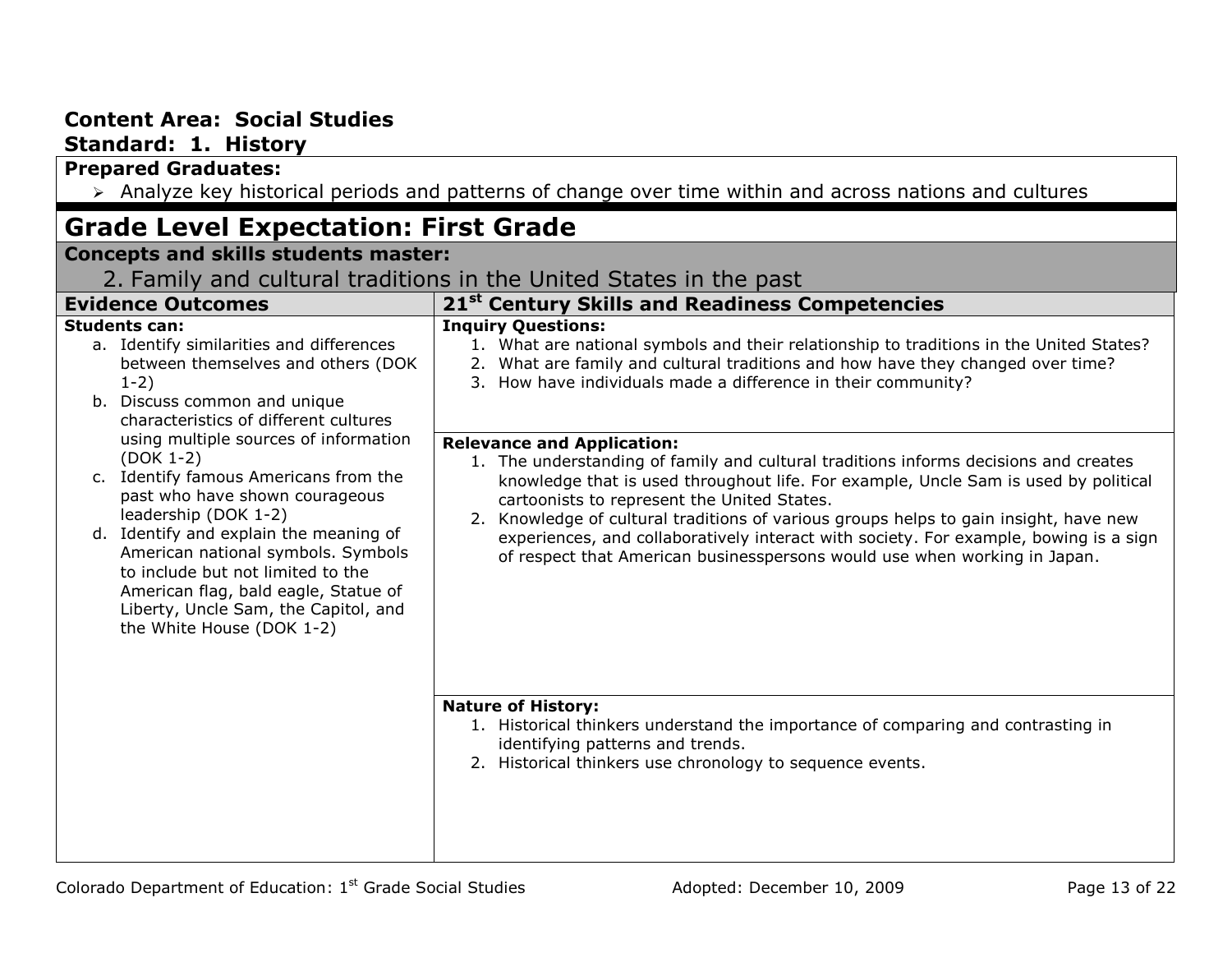# **2. Geography**

[]The study of geography creates an informed person with an understanding of spatial perspective and technologies for spatial analysis; and an awareness of the interdependence of the world regions and resources, and how places are connected at the local, national, and global scales. Students understand the complexity and interrelatedness of people, places, and environments. Geography helps students appreciate the dynamic relationships and complexity of the world.

The skills, concepts, and knowledge acquired in geography are fundamental literacy components for a 21st century student. Use of critical thinking, information literacy, collaboration, self-direction, and invention are apparent in every facet of geographic education. Geography helps students develop a framework for understanding the world, ultimately contributing to the creation of informed citizens.

#### **Prepared Graduates**

The prepared graduate competencies are the preschool through twelfth-grade concepts and skills that all students who complete the Colorado education system must master to ensure their success in a postsecondary and workforce setting.

#### **Prepared Graduate Competencies in the Geography standard are:**

- $\triangleright$  Develop spatial understanding, perspectives, and personal connections to the world
- $\triangleright$  Examine places and regions and the connections among them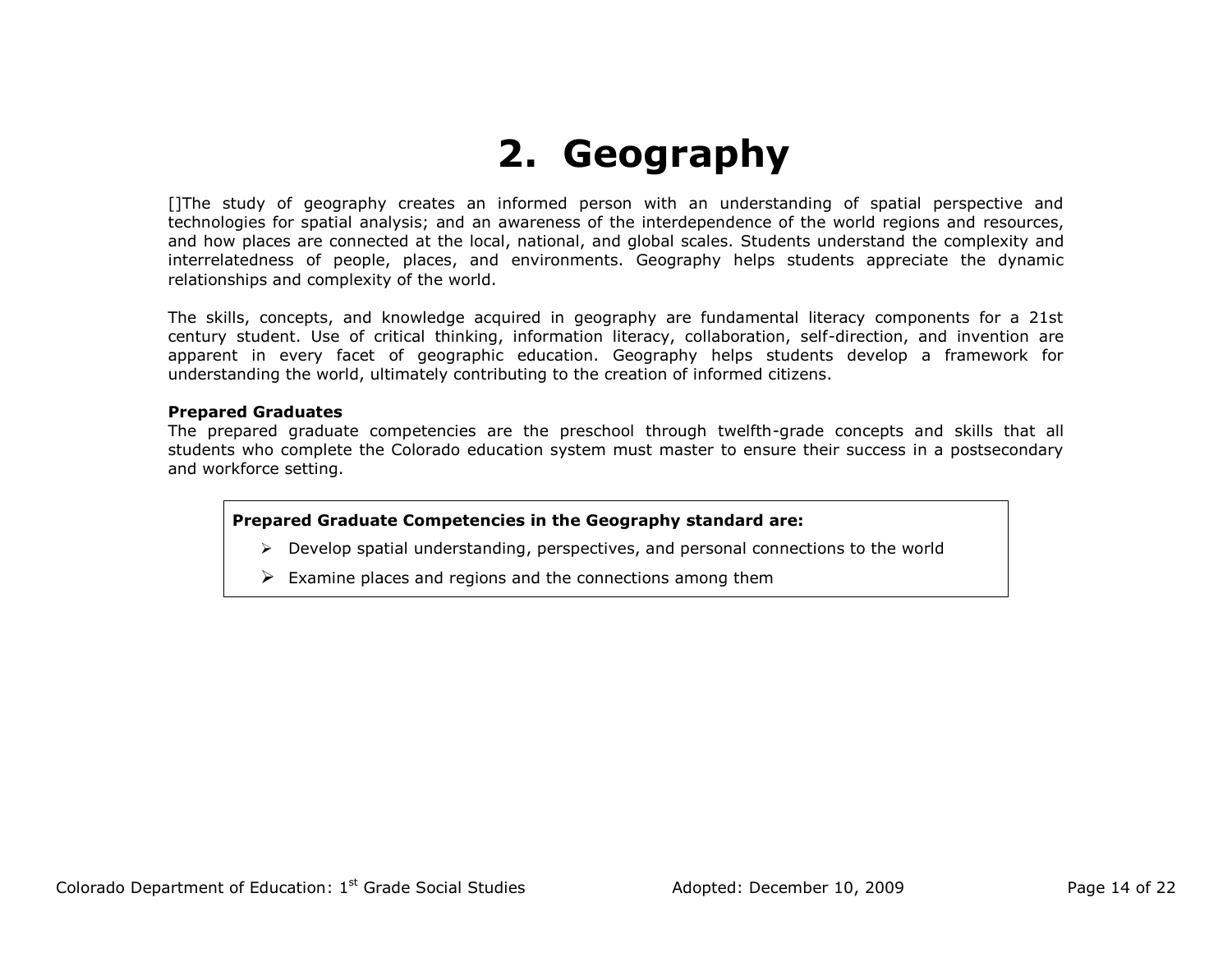#### **Standard: 2. Geography**

#### **Prepared Graduates:**

Develop spatial understanding, perspectives, and personal connections to the world

## **Grade Level Expectation: First Grade**

#### **Concepts and skills students master:**

1. Geographic tools such as maps and globes represent places

#### **Evidence Outcomes 21st Century Skills and Readiness Competencies Students can:** a. Explain that maps and globes are different representations of Earth (DOK 1) b. Use terms related to directions forward and backward, left and right – and distance – near and far – when describing locations (DOK 1) c. Recite address including city, state, and country and explain how those labels help find places on a map (DOK 1-2) d. Distinguish between land and water on a map or globe (DOK 1) e. Create simple maps showing both human and natural features (DOK 1- 2) **Inquiry Questions:** 1. How would an individual describe how to get somewhere without an address? 2. What if we had no geographic tools? 3. How could a flat map truly represent a round globe? 4. Why do people not carry globes to help find their way? **Relevance and Application:** 1. People use geographic terms, tools, and technology in work and play to describe and find places. For example, pilots use maps to make flight plans, hikers use compasses to determine directions, and vacationers use maps to find unfamiliar places. 2. Individuals create and memorize addresses to help locate places. For example, knowing an address is necessary for an ambulance to find it or for an individual to receive mail. **Nature of Geography:** 1. Spatial thinkers use geographic tools to study and represent places.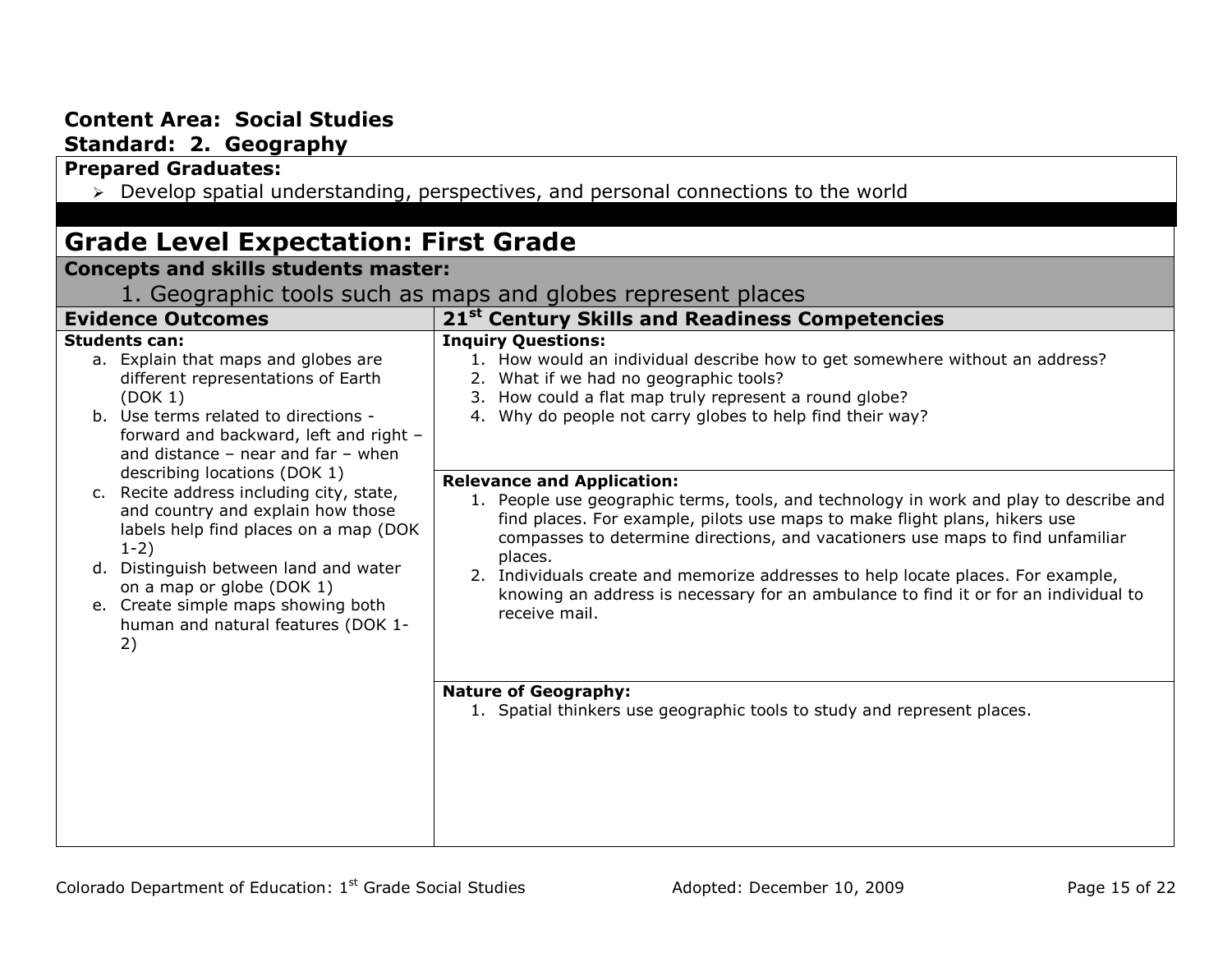#### **Standard: 2. Geography**

#### **Prepared Graduates:**

 $\triangleright$  Examine places and regions and the connections among them

# **Grade Level Expectation: First Grade**

#### **Concepts and skills students master:**

2. People in different groups and communities interact with each other and with the environment

#### **Evidence Outcomes 21st Century Skills and Readiness Competencies**

#### **Students can:** a. Identify examples of boundaries that affect family and friends (DOK 1-2) b. Give examples of how people use and interrelate with Earth's resources (DOK 1-2) c. Identify how community activities differ due to physical and cultural characteristics (DOK 1-2) d. Give examples of how schools and neighborhoods in different places are alike and different (DOK 1-2) e. Identify cultural and family traditions and their connections to other groups and the environment (DOK 1-2) **Inquiry Questions:** 1. How are places like communities similar to and different from where you live? 2. How do people celebrate traditions? 3. What celebration or tradition would you create? 4. How do people use resources in the local community? 5. How do individuals in the community use the environment? **Relevance and Application:** 1. Maps change over time. 2. People from various cultures are both similar and different and these differences are reflected in clothing, language, culture influencing social interactions. 3. Boundaries and the need for boundaries affect everyday life. For example, boundary lines determine who owns a piece of property. **Nature of Geography:** 1. Spatial thinkers study resources, their availability, and use as a key to understanding human interactions with their environment and each other. 2. Spatial thinkers study human and environmental interactions and consequences of those interactions.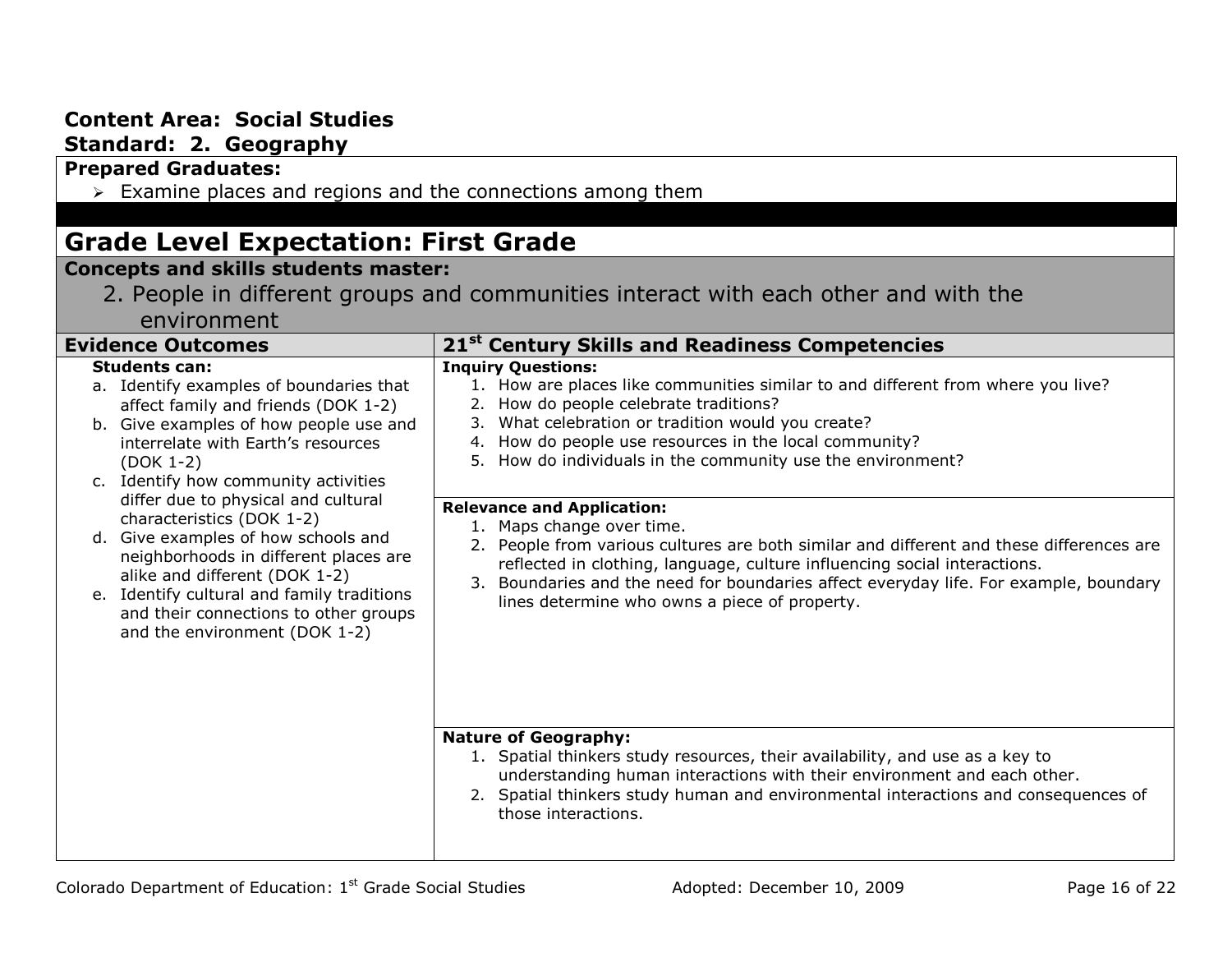# **3. Economics**

Economics and personal financial literacy teach students the skills, knowledge, and habits that they must master in order to contribute in a positive manner to society. Economics and personal financial literacy teach how to understand personal responsibility, set goals, create plans, evaluate choices, value entrepreneurship, comprehend globalization and international connections, and learn to make rational decisions through critical analysis.

Economics teaches students how society manages its scarce resources, how people make decisions, how people interact in the domestic and international markets, and how forces and trends affect the economy as a whole. Personal financial literacy applies the economic way of thinking to help understand how to manage scarce resources using a logical decision-making process that involves prioritization based on analysis of the costs and benefits of every choice.

Economics and personal financial literacy are essential to function effectively in personal lives, as participants in a global economy, and as citizens contributing to a strong national economy. As citizens, workers, consumers, savers, and investors, members of society must have a level of economic and personal financial literacy that enables them to understand how economies function and to apply economic analysis in their own lives.

#### **Prepared Graduates**

The prepared graduate competencies are the preschool through twelfth-grade concepts and skills that all students who complete the Colorado education system must master to ensure their success in a postsecondary and workforce setting.

#### **Prepared Graduate Competencies in the Economics Standard are:**

- $\triangleright$  Understand the allocation of scarce resources in societies through analysis of individual choice, market interaction, and public policy
- $\triangleright$  Acquire the knowledge and economic reasoning skills to make sound financial decisions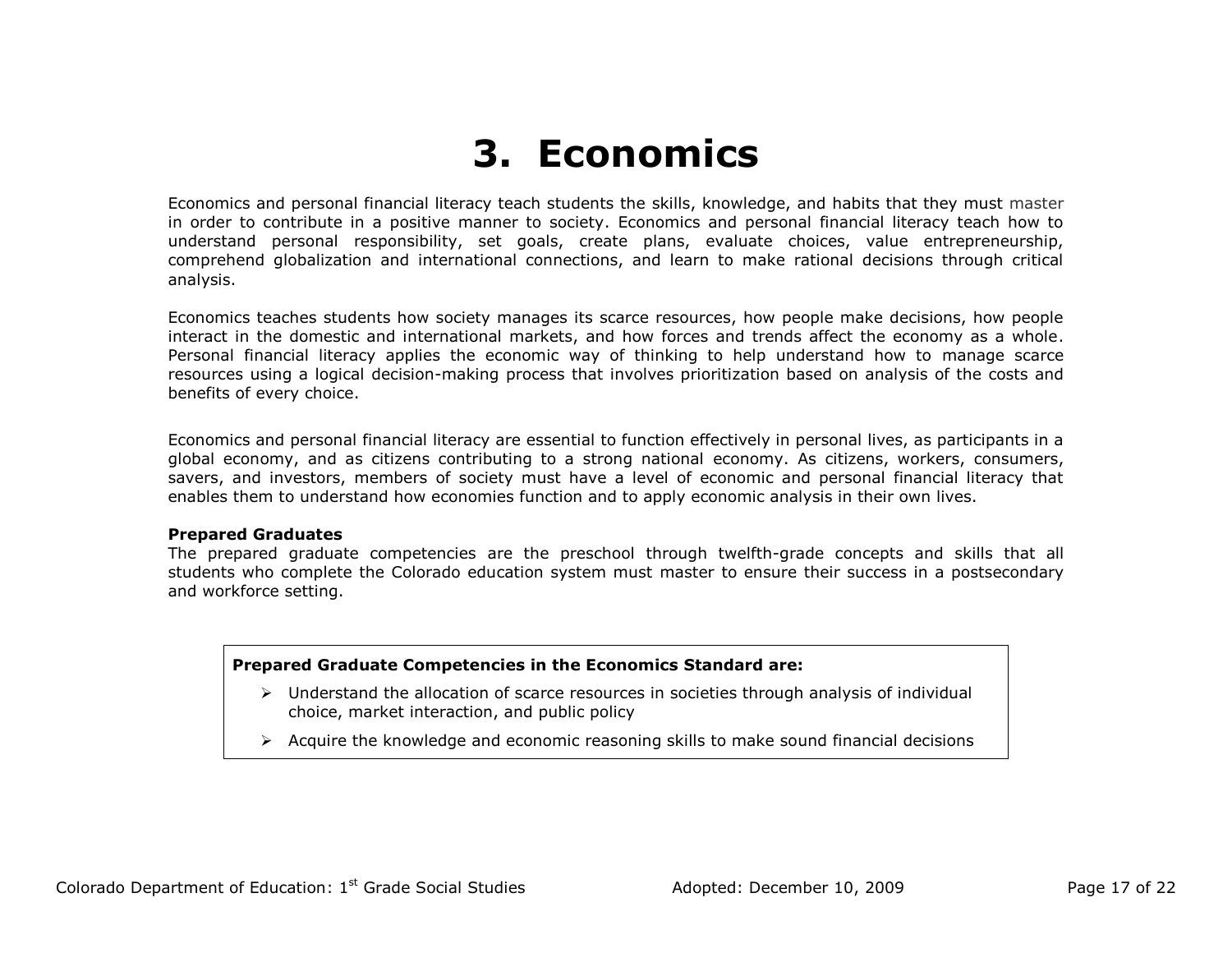#### **Standard: 3. Economics**

#### **Prepared Graduates:**

 Understand the allocation of scarce resources in societies through analysis of individual choice, market interaction, and public policy

# **Grade Level Expectation: First Grade**

#### **Concepts and skills students master:**

1. People work at different types of jobs and in different types of organizations to produce goods and services and receive an income

|                                                                                                                                                                                                                                                                                                                     | <b>Evidence Outcomes</b> | 21 <sup>st</sup> Century Skills and Readiness Competencies                                                                                                                                                                                                                                                                                       |
|---------------------------------------------------------------------------------------------------------------------------------------------------------------------------------------------------------------------------------------------------------------------------------------------------------------------|--------------------------|--------------------------------------------------------------------------------------------------------------------------------------------------------------------------------------------------------------------------------------------------------------------------------------------------------------------------------------------------|
| <b>Students can:</b><br>a. Give examples of different types of<br>business and the goods and services<br>they produce for the community (DOK<br>1)<br>Give examples of types of jobs people<br>b.<br>in your family have (DOK 1)<br>c. Recognize that people have a choice<br>about what kinds of jobs they do (DOK |                          | <b>Inquiry Questions:</b><br>1. What kinds of jobs do people that you know perform?<br>2. Where do they go to do those jobs?<br>3. Why do people choose different jobs?<br>4. What do workers receive for their work?<br>What types of businesses are in the community?<br>6. What is the difference between income and money?                   |
|                                                                                                                                                                                                                                                                                                                     | $1-2)$                   | <b>Relevance and Application:</b><br>1. Different forms of technology are used to perform jobs such as scanners for the<br>market checkers, GIS for geographers, machines for industrial work, and computers<br>in offices.<br>2. Individuals make decisions about careers or jobs based on factors such as<br>education, skills, and interests. |
|                                                                                                                                                                                                                                                                                                                     |                          | <b>Nature of Economics:</b><br>1. Economic thinkers investigate the influence of different jobs and businesses in their<br>community.<br>2. Economic thinkers study the choices about what kinds of jobs people perform.                                                                                                                         |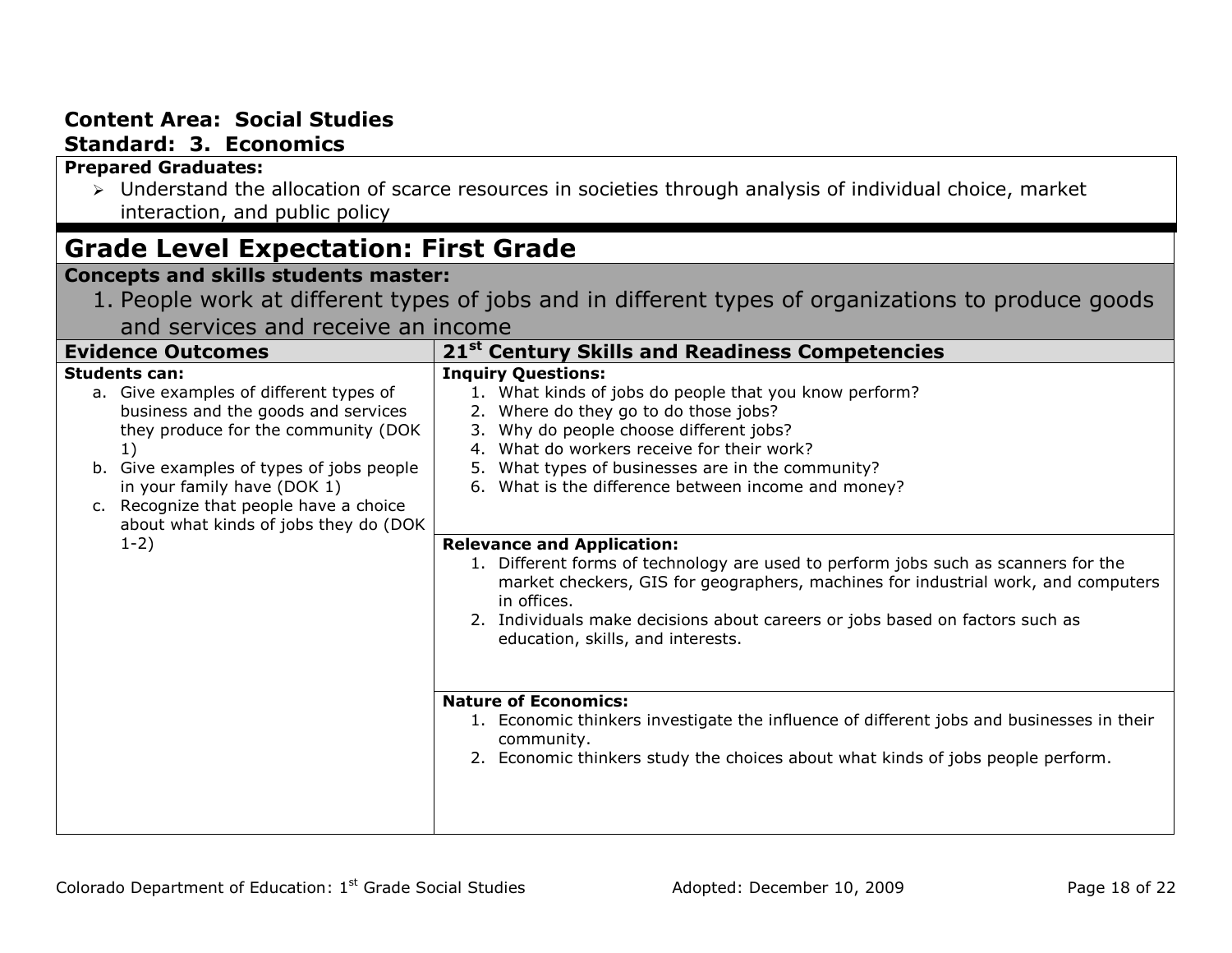#### **Standard: 3. Economics**

#### **Prepared Graduates:**

Acquire the knowledge and economic reasoning skills to make sound financial decisions (PFL)

# **Grade Level Expectation: First Grade**

#### **Concepts and skills students master:**

2. Identify short-term financial goals (PFL)

|                                                                                                                                                                                                                                                                                                                 | $9 - 1 - 1 - 1$                                                                                                                                                                                                                                                                                                                                                                                                                                      |
|-----------------------------------------------------------------------------------------------------------------------------------------------------------------------------------------------------------------------------------------------------------------------------------------------------------------|------------------------------------------------------------------------------------------------------------------------------------------------------------------------------------------------------------------------------------------------------------------------------------------------------------------------------------------------------------------------------------------------------------------------------------------------------|
| <b>Evidence Outcomes</b>                                                                                                                                                                                                                                                                                        | 21 <sup>st</sup> Century Skills and Readiness Competencies                                                                                                                                                                                                                                                                                                                                                                                           |
| <b>Students can:</b><br>a. Define a short-term financial goal<br>(DOK 1)<br>b. Identify examples of short-term<br>financial goals (DOK 1)<br>Discuss sources of income needed to<br>$\mathsf{C}$ .<br>meet short-term goals such as but not<br>limited to gifts, borrowing, allowances,<br>and income (DOK 1-2) | <b>Inquiry Questions:</b><br>1. How does an individual earn money to meet a goal?<br>2. Why do people donate to charity?<br>3. How does an individual know a good short-term goal?<br>4. Why is personal financial goal setting important?                                                                                                                                                                                                           |
|                                                                                                                                                                                                                                                                                                                 | <b>Relevance and Application:</b><br>1. Short-term financial goals can be met through planning. For example, an individual<br>divides income between current expenses, saving for the future, and philanthropic<br>donations.<br>2. Individuals and organizations track their progress toward meeting short-term<br>financial goals. For example, the food bank creates a chart tracking how much food<br>has been donated toward reaching its goal. |
|                                                                                                                                                                                                                                                                                                                 | <b>Nature of Economics:</b><br>1. Financially responsible individuals create goals and work toward meeting them.<br>2. Financially responsible individuals understand the cost and the accountability<br>associated with borrowing.                                                                                                                                                                                                                  |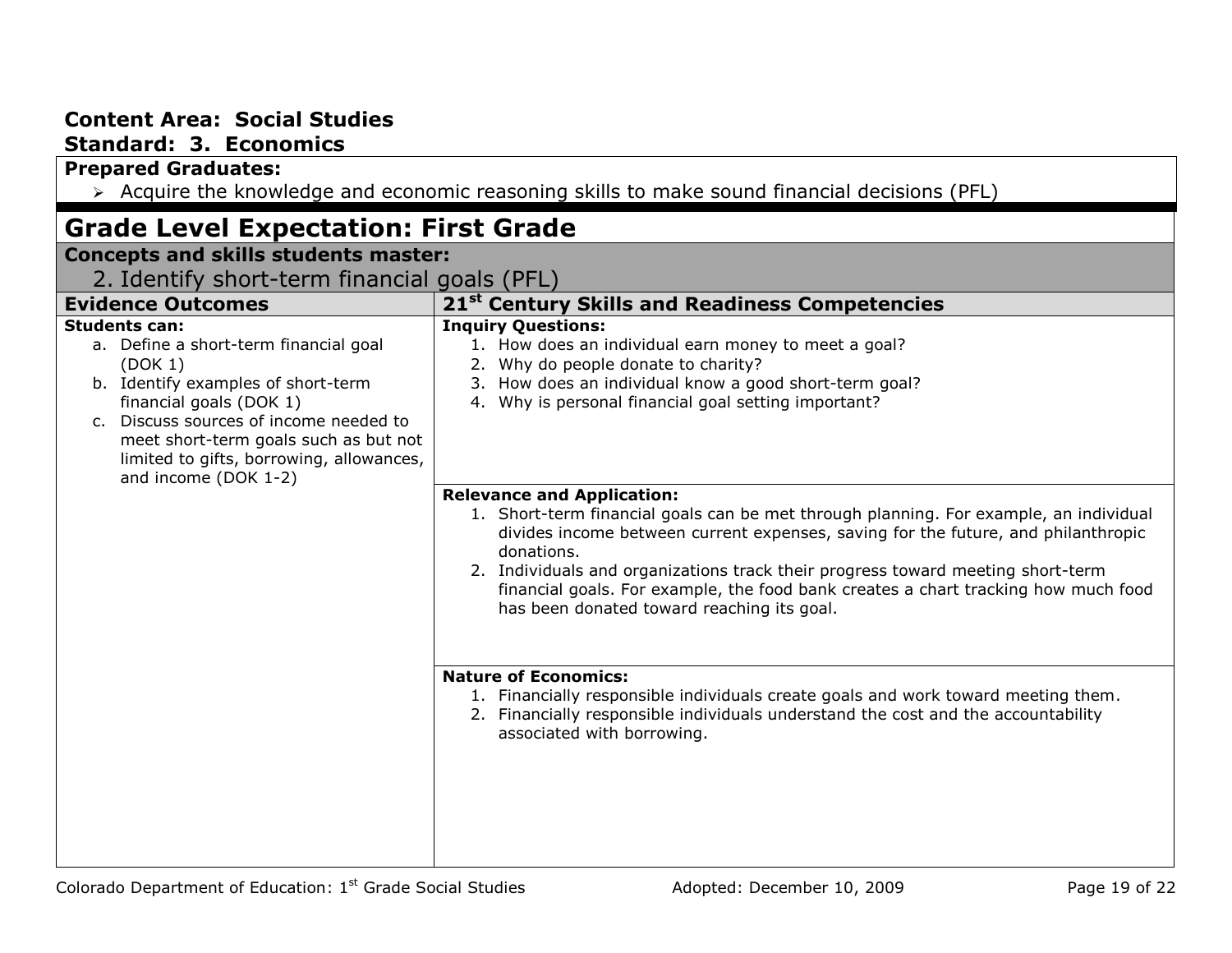# **4. Civics**

Civics has an impact on every individual daily through the work of city councils, state legislatures, Congress and school boards. Civics teaches students the complexity of the origins, structure, and functions of governments; the rights, roles, and responsibilities of ethical citizenship; the importance of law; and the skills necessary to participate in all levels of government.

Civics is a foundational component of the educational experience and critical to the continued success of our society. A democratic and free society relies on the skills, intelligence, engagement and virtue of its citizens. Our students will one day be responsible for strengthening our civic culture based on the knowledge they learn at school, their own values, and their choices for action. Democracy demands that they have these tools to be responsible contributors to civic culture.

#### **Prepared Graduates**

The prepared graduate competencies are the preschool through twelfth-grade concepts and skills that all students who complete the Colorado education system must master to ensure their success in a postsecondary and workforce setting.

#### **Prepared Graduate Competencies in the Civics standard are:**

- $\triangleright$  Analyze and practice rights, roles, and responsibilities of citizens
- $\triangleright$  Analyze the origins, structure, and functions of governments and their impacts on societies and citizens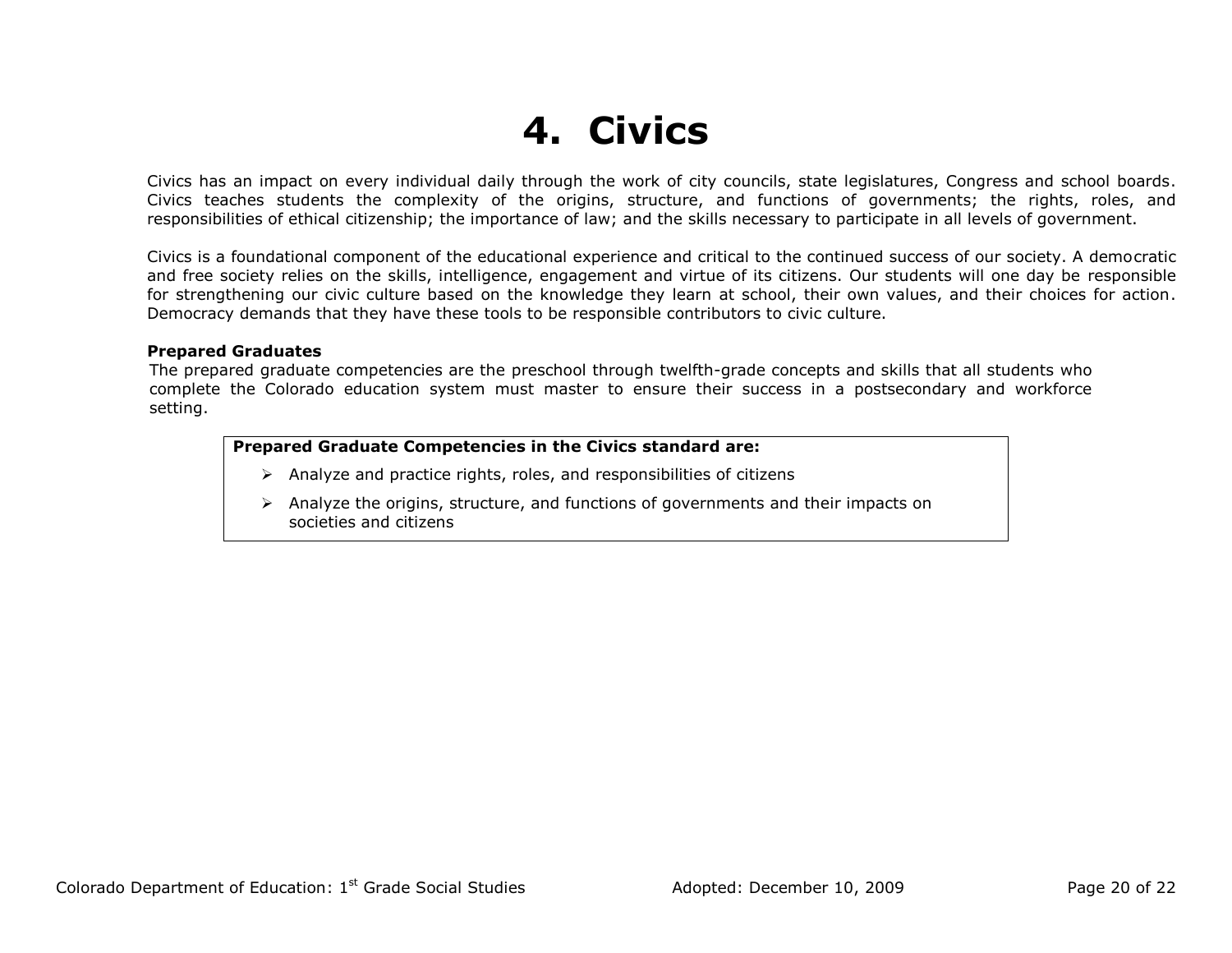#### **Standard: 4. Civics**

#### **Prepared Graduates:**

 $\triangleright$  Analyze and practice rights, roles, and responsibilities of citizens

# **Grade Level Expectation: First Grade**

#### **Concepts and skills students master:**

1. Effective groups have responsible leaders and team members

|                                                                                                                                                                                                                                                    | Li Lifettive groups nuve responsible icaders and team members                                                                                                                                                                                                                                                                                                                                                                                                                                                                                                         |
|----------------------------------------------------------------------------------------------------------------------------------------------------------------------------------------------------------------------------------------------------|-----------------------------------------------------------------------------------------------------------------------------------------------------------------------------------------------------------------------------------------------------------------------------------------------------------------------------------------------------------------------------------------------------------------------------------------------------------------------------------------------------------------------------------------------------------------------|
| <b>Evidence Outcomes</b>                                                                                                                                                                                                                           | 21 <sup>st</sup> Century Skills and Readiness Competencies                                                                                                                                                                                                                                                                                                                                                                                                                                                                                                            |
| <b>Students can:</b><br>a. Describe the characteristics of<br>responsible leaders (DOK 1-2)<br>b. Identify the attributes of a responsible<br>team member (DOK 1-2)<br>c. Demonstrate the ability to be both a<br>leader and team member (DOK 1-3) | <b>Inquiry Questions:</b><br>1. How do you know if you are a responsible team member?<br>2. How do you know if you are a responsible leader?<br>3. What qualities make a responsible leader and can they change?<br>4. How do you know when you are working with an effective team?                                                                                                                                                                                                                                                                                   |
|                                                                                                                                                                                                                                                    | <b>Relevance and Application:</b><br>1. Groups work as a team toward a collective goal that honors the views of its<br>members. For example, a family decides to save money toward a vacation or a<br>student cleans the house to help the family.<br>2. Good leadership skills involve being able to plan, collaborate, investigate, listen, and<br>problem solve. For example, teachers listen to the needs of students when trying to<br>make a decision about what is best for the class and a student is able to help<br>mediate a conflict between two friends. |
|                                                                                                                                                                                                                                                    | <b>Nature of Civics:</b><br>1. Responsible community members know how to be a good leader and good team<br>member.                                                                                                                                                                                                                                                                                                                                                                                                                                                    |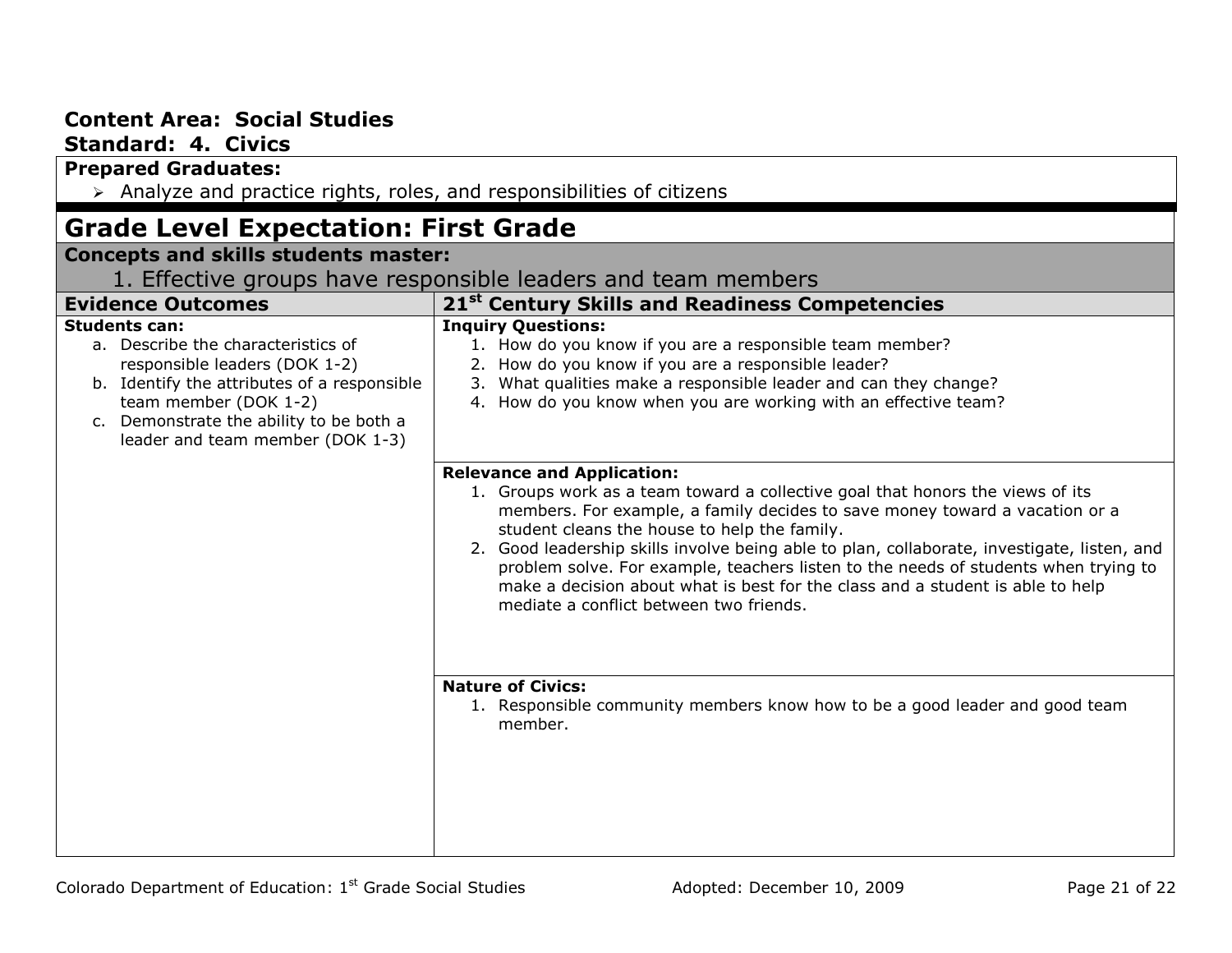#### **Standard: 4. Civics**

#### **Prepared Graduates:**

Analyze origins, structure, and functions of governments and their impacts on societies and citizens

#### **Grade Level Expectation: First Grade Concepts and skills students master:** 2. Notable people, places, holidays and patriotic symbols **Evidence Outcomes 21st Century Skills and Readiness Competencies Students can:** a. Give examples of notable leaders of different communities leaders to include but not limited to the president, mayor, governor, and law enforcement (DOK 1) b. Give examples of various patriotic symbols to include but not limited to the flag, bald eagle, Uncle Sam, and the national anthem (DOK 1) c. Identify significant places. Places to include but not limited to the Statue of Liberty, Capitol, White House, and important community sites (DOK 1) d. Identify significant civic holidays (DOK 1) e. Identify the American flag and the Colorado flag (DOK 1) **Inquiry Questions:** 1. Why do we have national, community, and local celebrations and holidays? 2. Who are important people in the development of our country? 3. How are new national symbols, songs, or holidays created? **Relevance and Application:** 1. Symbols, songs, holidays, traditions, places, and people help to provide identity for the community and nation. For example, the Pledge of Allegiance is said on various occasions, individuals may salute the flag of their country, and patriotic songs are sung at sporting events and July 4<sup>th</sup> parades celebrate our nation's independence. **Nature of Civics:** 1. Responsible community members understand the responsibilities of being a member of a community. 2. Responsible community members see communities as multi-dimensional entities. 3. Responsible community members investigate responsibility as a central part of group membership.